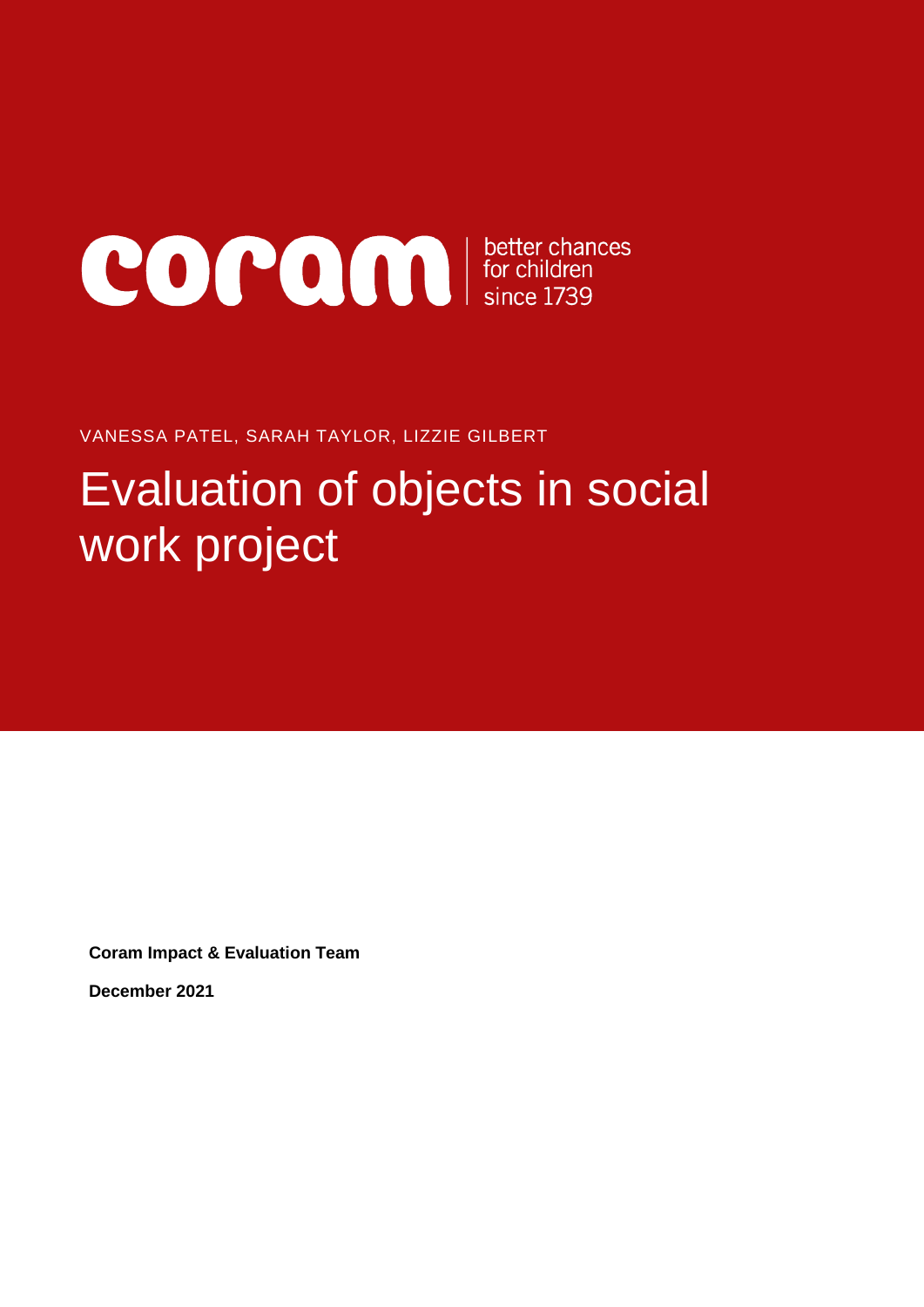| 2.1. |    |
|------|----|
|      |    |
| 3.1. |    |
| 3.2. |    |
| 3.3. |    |
|      |    |
|      |    |
| 3.4. |    |
|      |    |
| 4.1. |    |
| 4.2. |    |
| 4.3. |    |
|      |    |
|      |    |
|      |    |
|      |    |
| 4.4. |    |
| 4.5. |    |
|      |    |
|      |    |
|      |    |
|      |    |
|      |    |
|      |    |
|      |    |
| a.   | 22 |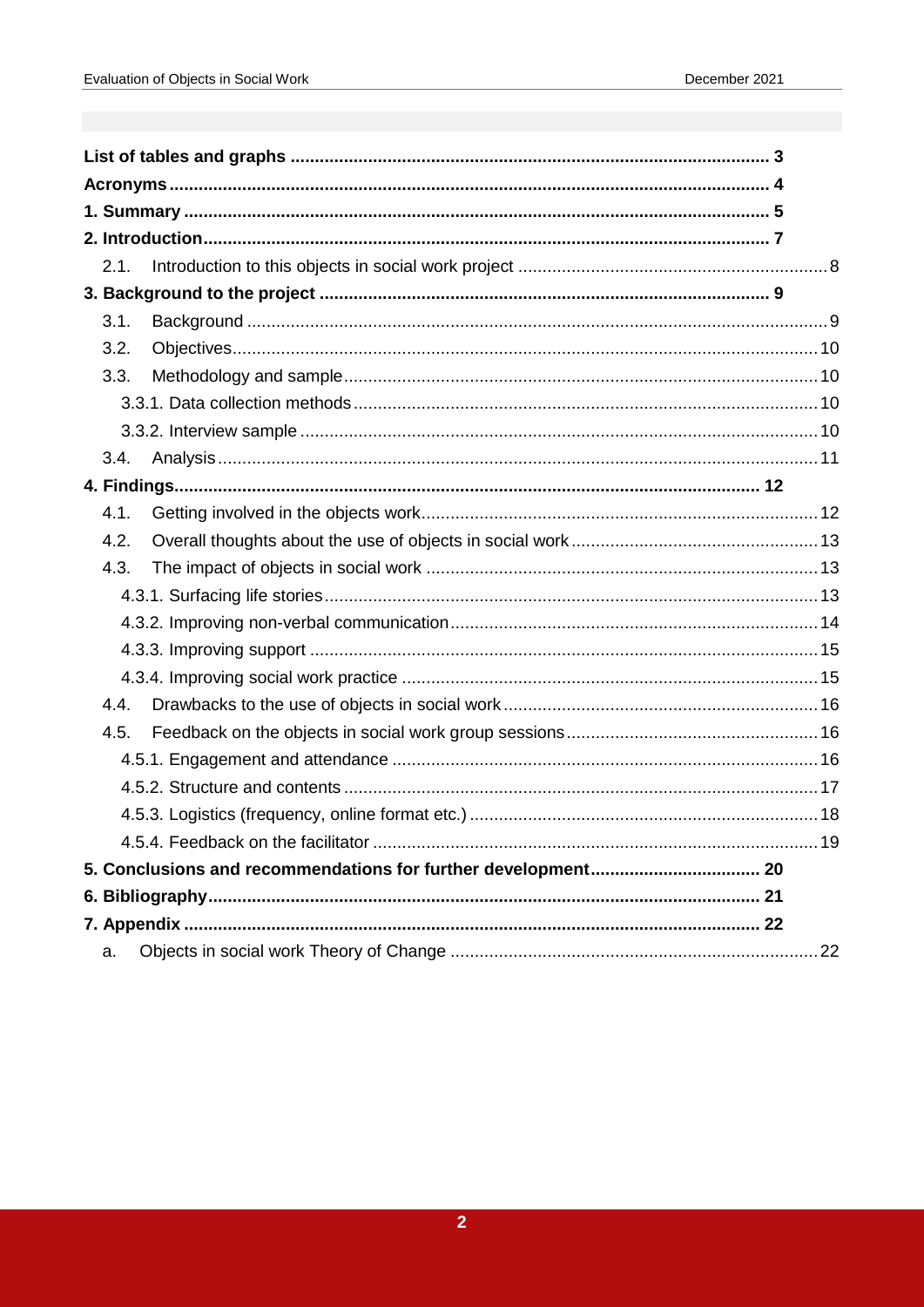# <span id="page-2-0"></span>List of tables and graphs

| Figure 1: Conversion of attendance from introductory webinar to objects group sessions12 |  |
|------------------------------------------------------------------------------------------|--|
| Figure 2: Attendance in each objects group in London, Sheffield and New York16           |  |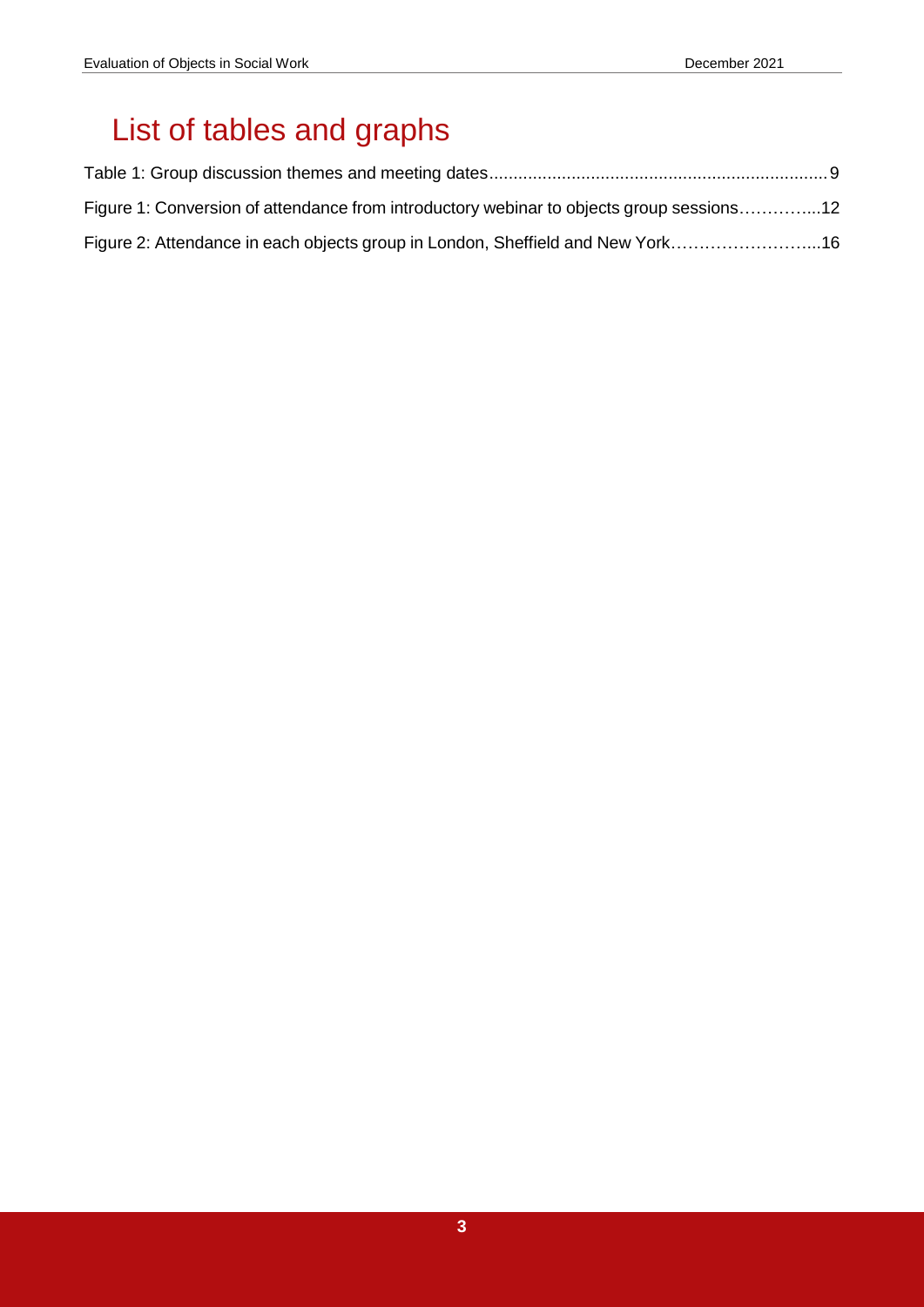# <span id="page-3-0"></span>Acronyms

LACYP Looked after children and young people

LSW Life story work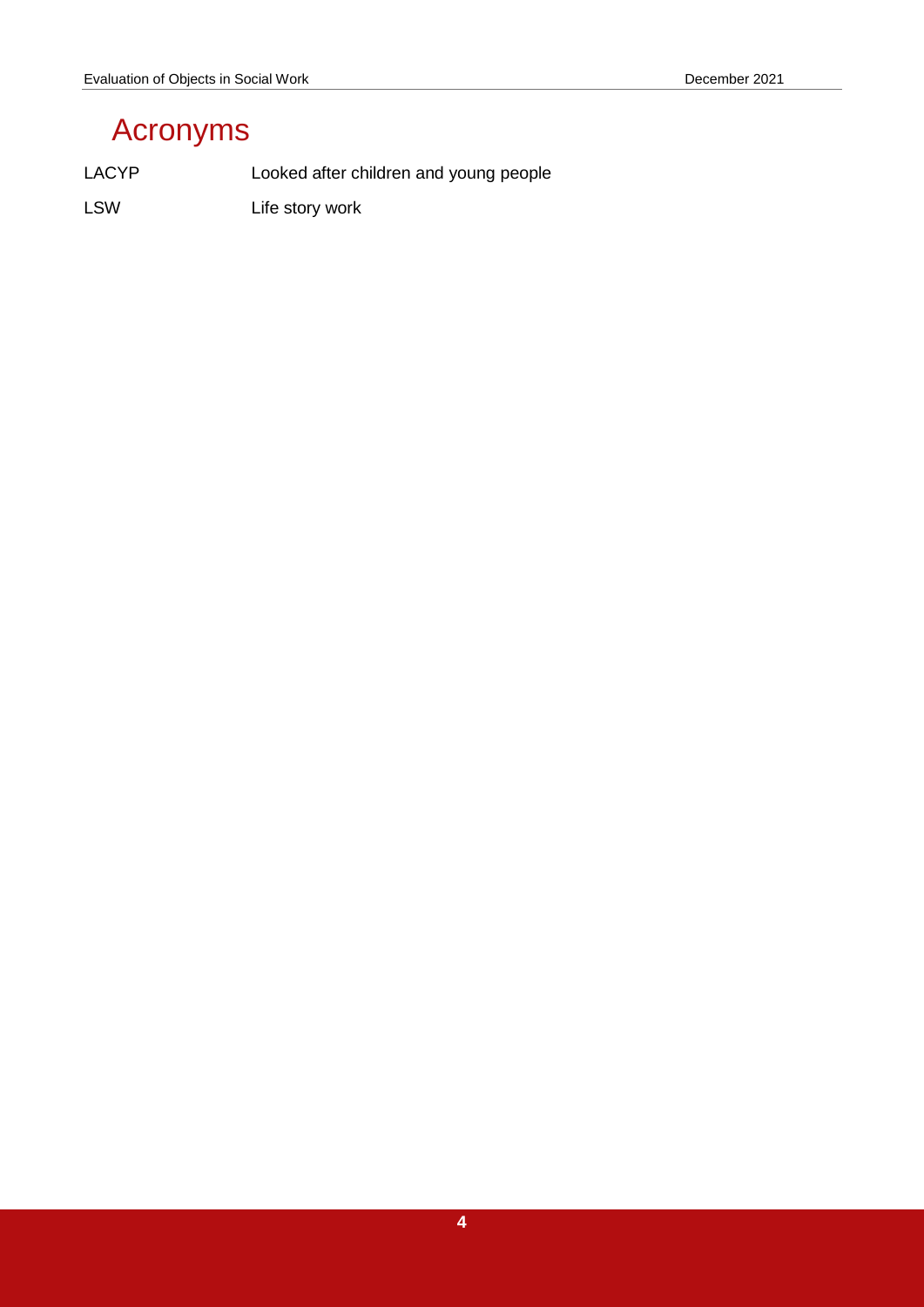# <span id="page-4-0"></span>1. Summary

This report analyses feedback from social workers and practitioners involved in Coram's 'objects in social work' experimental groups, run by emeritus professor Mark Doel, between March 2021 and October 2021.

It is hypothesised that the use of objects in conversations in social work enables social workers and children and young people themselves to better understand their life stories and therefore their needs. As a result, social workers become more skilled in supporting children and young people and giving them stability in their lives. It is also hypothesised that the use of objects in social work will be relevant for use by adoptive, foster and kinship carers, and for families and children to use together, too.

To help develop the project and its evidence base Mark Doel set up three virtual experimental groups of 6 to 10 social workers and practitioners ('staff') in London, Sheffield and New York to explore the use and impact of objects. The groups met once a month from March 2021 to October 2021 for 1-2 hours each time. Each session was guided by an object theme from a Resource Pack (Table 1), for example 'lost and found' objects, 'newest and oldest' objects. Additional themes also emerged from the groups themselves, such as most recent significant object, and these suggestions were used with and by the group.

As group facilitator, Mark Doel started each session with his own object story and members were then encouraged to share their own object story and reflect on any examples of the use of objects from their practice.

Overall, staff feedback about the use of objects in social work and the objects group sessions was positive. The following key themes emerged:

### *Surfacing life stories*

- o Attendees that we interviewed felt that they had gained a better understanding of their service user's life stories through asking them to open up about their objects. In turn, staff felt service users were also better able to understand their own life story.
- *Improving non-verbal communication*
	- o For those who were shy or too young to articulate complex emotions spontaneously, staff reported that talking around an object uncovered beneath-the-surface emotions and needs. Many felt that had they not have used objects, they would not have extracted much meaningful conversation or established a closer relationship with service users.

### *Improving social work practice*

- o Staff felt they came away from the group sessions with another technique and skill in their repertoire, and started to feel confident using it.
- $\circ$  At times, they felt challenged in their practice, especially when first introducing objects into conversations given it was a new technique for some. The main challenges were making the conversation feel natural, asking about objects in an unobtrusive way and being prepared for objects to open up trauma.
- o Handling trauma made a few particularly nervous, therefore the objects work had identified areas staff themselves needed to develop outside of the objects work.

#### *Improving support*

- o Only a few social workers and practitioners were able to comment on the impact on service users as the use of objects in social work was still quite new for them.
- o One social worker did recall that when service users are moving between placements, they now pack service users' items that are of significance to them personally e.g.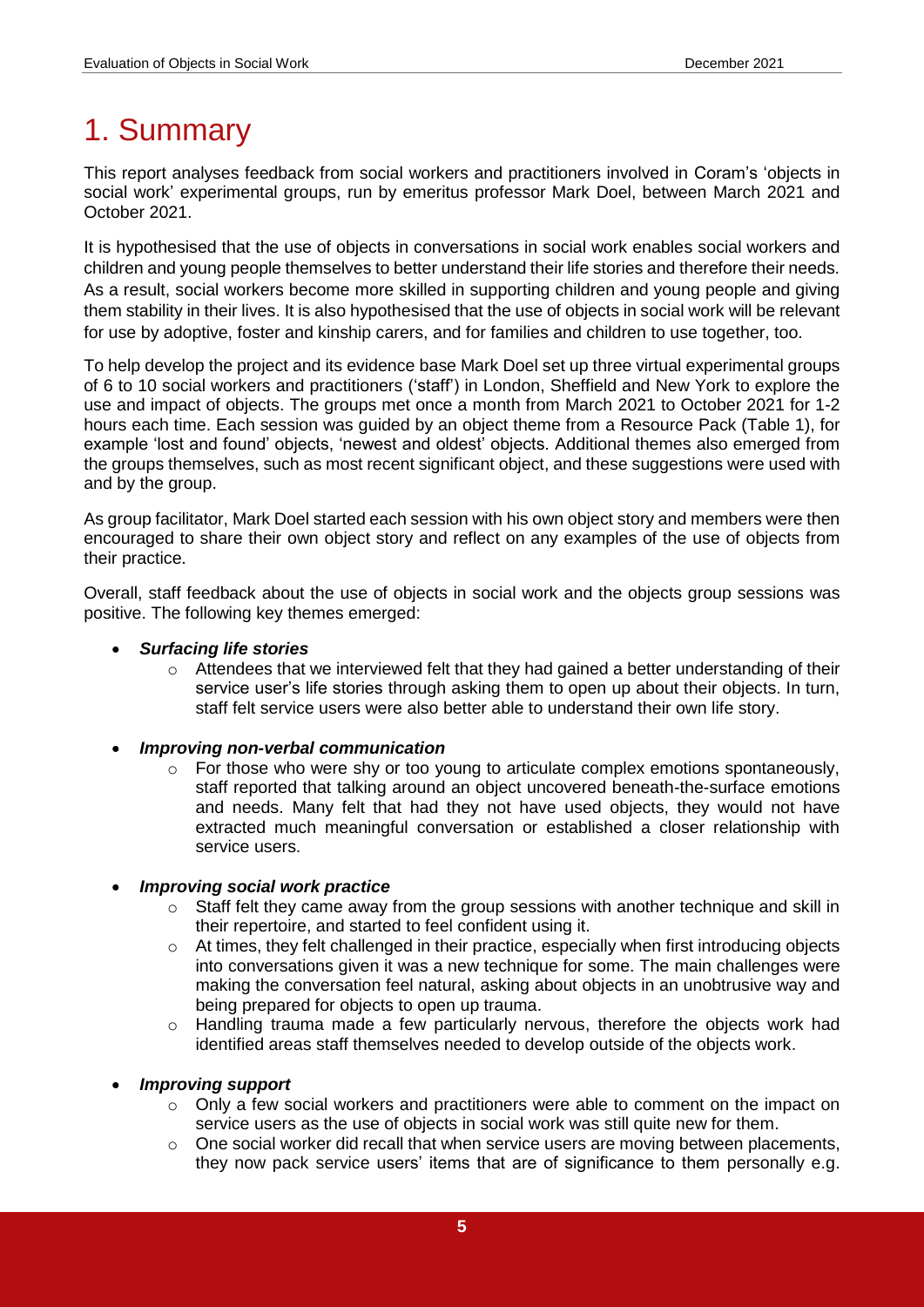teddy bears, photos etc., rather than purely practical items considered important by the social worker.

#### *The group sessions*

- o The group sessions worked well in that they were collaborative and offered an open space to share and reflect on practice. Mark Doel was praised for his facilitation skills, encouraging attendees to open up and providing insightful comments and questions.
- $\circ$  The content and the discussions that took place were engaging, although some felt that more structure and guided tasks would be beneficial.
- o Engagement did drop off for all of the group sessions over the summer months. We did not speak to those who dropped off the project completely, but we did speak to those who did not attend all sessions and their reasons were down to time and other commitments especially in the summer months.
- $\circ$  While some felt that the group sessions should be more frequent, longer and with more communication in between sessions to maintain momentum, others felt the frequency and length was appropriate. Therefore, flexibility in adapting how often to meet and how long for depending on staff needs is important.
- $\circ$  The resource pack, developed by Mark Doel, was a good in-depth resource for staff to read in their own time. Some, however, felt a shorter summary pack with key practical advice and tasks would be more useful, especially for those who are short on time.

This report describes early feedback of the objects group sessions, and contains recommendations for further development and wider-scale implementation, reaching different audiences such as foster carers, adoptive parents and kinship carers.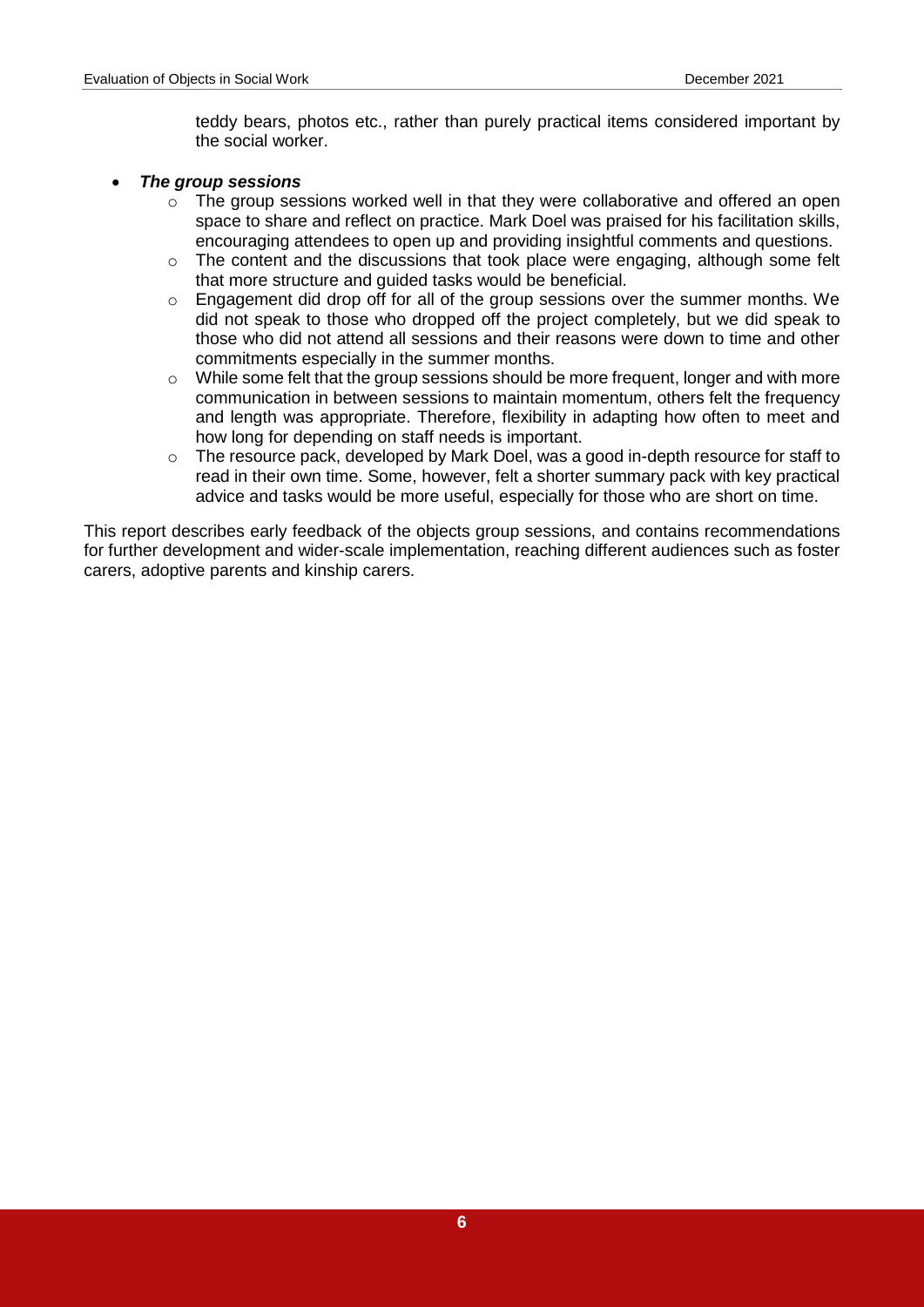# <span id="page-6-0"></span>2. Introduction

Many of us have questions about our own life history, but have access to a family member or friend who might know the answers. For children who grow up away from their birth parents, this is not always the case. The difficult experiences that many looked after children and young people (LACYP) encounter can damage their sense of self and belonging. They can find themselves blaming themselves for their situations or unable to disentangle the complexities of it.

Narrative identity theorists claim that those who find redemptive meanings in suffering and adversity, and who construct life stories that feature themes of personal agency and exploration, tend to enjoy higher levels of mental health, well-being, and maturity [\(McAdams & McLean, 2013\)](https://www.researchgate.net/publication/269603657_Narrative_Identity). Parent/carerchild conversations about events and ensuing emotional responses are crucial in building children's narrative skills and capabilities, yet these are the relationships that LACYP often lack [\(McAdams and](https://psycnet.apa.org/record/2004-12477-009)  [Janis, 2004\)](https://psycnet.apa.org/record/2004-12477-009).

In the UK, life story work (LSW) is an established element of social work practice for looked-after children and a statutory requirement since 2005 in England for children who have been adopted (DfE, [2013\)](https://assets.publishing.service.gov.uk/government/uploads/system/uploads/attachment_data/file/270100/adoption_statutory_guidance_2013.pdf). It helps LACYP develop a sense of identity, and both the [care planning guidance](https://assets.publishing.service.gov.uk/government/uploads/system/uploads/attachment_data/file/1000549/The_Children_Act_1989_guidance_and_regulations_Volume_2_care_planning__placement_and_case_review.pdf) and [NICE](https://www.nice.org.uk/guidance/ph28)  [guidance](https://www.nice.org.uk/guidance/ph28) highlight the importance of LSW as a therapeutic process allowing LACYP to explore their experiences and feelings to understand what happened in the past and think about their aspirations for the future. Where these life story conversations do happen, there are clear benefits. Selwyn et all [\(2014\)](https://assets.publishing.service.gov.uk/government/uploads/system/uploads/attachment_data/file/301889/Final_Report_-_3rd_April_2014v2.pdf) reported that some adoptive parents felt excellent LSW had supported placement stability; whilst other parents believed that poor LSW had contributed to their children's difficulties, particularly as they became older and asked more searching questions about their origins that the LSW they received as young children did not help them to understand.

It could be argued that objects are considered a particularly valuable way of sharing life stories – a key hypothesis of this research. Things around you in your personal space have stories, meanings and connections, and provide a window into feelings and emotions. One literal piece of evidence of the value of objects in storytelling comes from the US-based [Significant Objects](http://significantobjects.com/) project that launched in 2009. The literary and anthropological experiment devised by Rob Walker and Joshua Glenn demonstrated that the effect of narrative on any given object's subjective value can be costed. The project auctioned off seemingly low value thrift-store objects via eBay which included item descriptions in the form of short stories purpose-written by over 200 contributing writers. The objects, purchased for \$1.25 apiece on average, sold for nearly \$8,000 in total. Walker and Glenn's idea was that the emotional value that comes from attaching a story to an everyday object is so strong that it can be measured in terms of objective, actual value. In other words, you can put a price tag on the value that a story creates by appealing to potential buyers on an emotional level.

In social work settings, objects are valued by some for what they can reveal about a LACYP's sense of identity and mental state, for example a social worker may pick up on photos a child or young person has around them, their toys, trinkets and even furniture and bedding. These objects can be a starting point for conversations. For many children, it is not the object per se that is important, but the memories, emotions and meanings attached to that object, such that children will reject an identical object, such as a toy, because it is not 'their' toy [\(Hood and Bloom, 2008\)](http://minddevlab.yale.edu/sites/default/files/files/Children%20prefer%20certain%20individuals%20over%20perfect%20duplicates.pdf). The object's value lies in the meaning attributed to it by the child, which makes it irreplaceable.

On the whole, however, the use of objects in social work is limited and LSW can easily be overlooked - [the Talking and Listening project \(2018\)](https://talkingandlisteningtochildren.co.uk/wp-content/uploads/2015/10/TLC-report-FINAL.pdf) found that less than 20% of practitioners in the UK used any form of materials to communicate with children. The NSPCC's [Achieving Emotional Wellbeing for](https://learning.nspcc.org.uk/research-resources/2015/achieving-emotional-wellbeing-looked-after-children-whole-system-approach/)  [Looked After Children](https://learning.nspcc.org.uk/research-resources/2015/achieving-emotional-wellbeing-looked-after-children-whole-system-approach/) project found that, although life story work was viewed positively by professionals, carers and children, there were too few people with the skills needed to carry out the work [\(Bazalgette, Rahilly and Trevelyan, 2015\)](https://learning.nspcc.org.uk/media/1122/achieving-emotional-wellbeing-for-looked-after-children.pdf). Senior social work managers explained that life story work is not always prioritised because "there are no drivers within the system" to ensure it is completed and there is little support in carrying out LSW. The pressures have been exacerbated globally by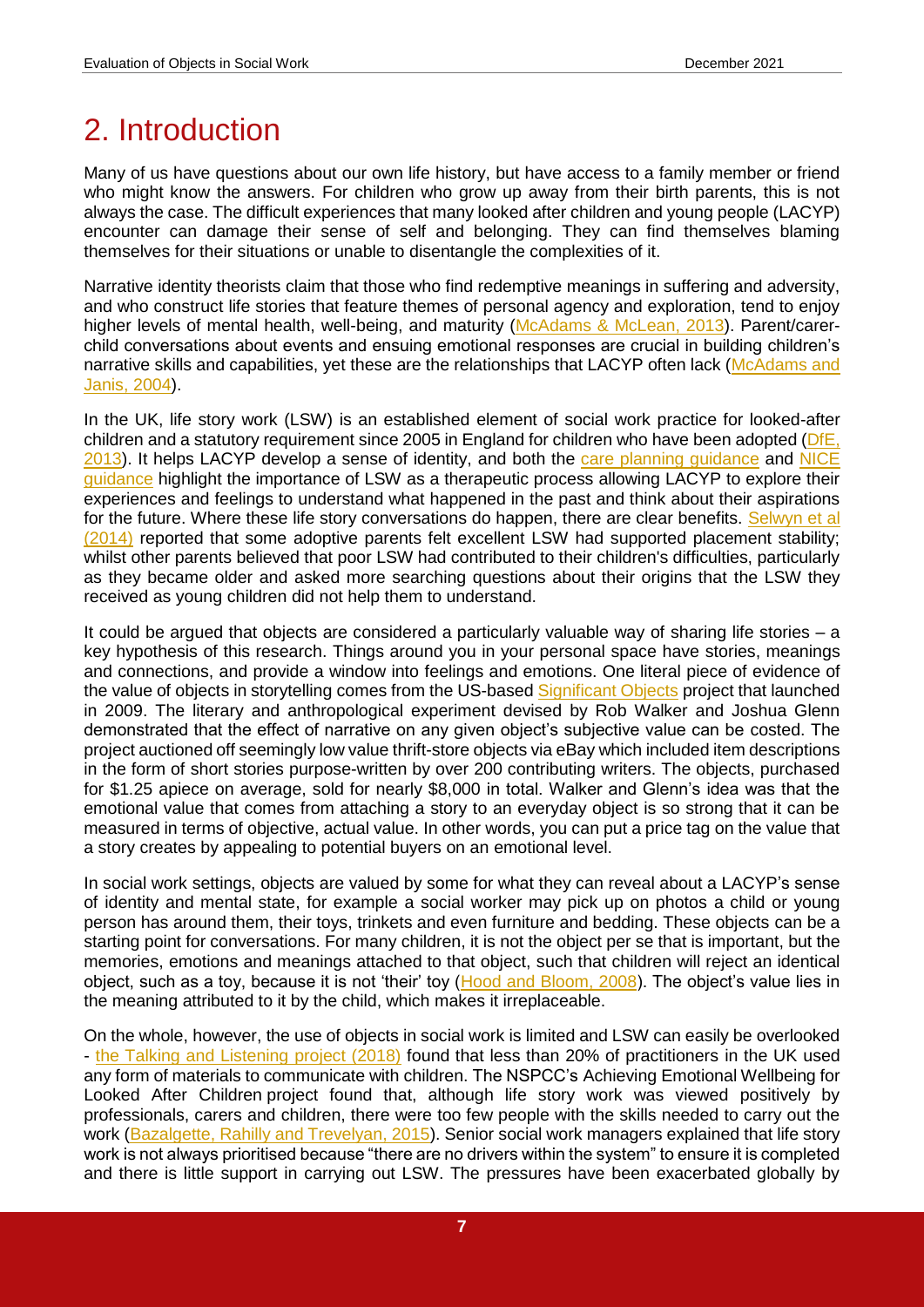austerity, which leads to budgetary restrictions, higher caseloads and in turn, more stress and less time. Less money spent on training and bringing in other professionals contributes to concerns about the quality of LSW and potentially negative implications of this not being done well.

# <span id="page-7-0"></span>2.1. Introduction to this objects in social work project

Professor Mark Doel, emeritus professor at Sheffield Hallam University, has had a long-standing interest in the use of objects in social work and LSW. In 2016, he started the [Social Work in 40 Objects](https://socialworkin40objects.com/) project, which aimed to provide an alternative approach to understanding social work—through display rather than definition and description. The project initially started out as a website, acting as a virtual exhibition of social work, and then later, a book which Mark called 'a Catalogue' (Doel, 2017). Anybody could join in as a donor and/or witness. Donors were asked to provide: a black-and-white squared image of the object, some text, starting 'I chose [this object] because ...'; a black-and-white squared head shot of themselves and some text describing themselves and their relationship to social work.

An open, online 'donation' process elicited 127 objects and their backstories from people across twenty-five countries and five continents. For example, below is an [extract from Liz Allam,](https://socialworkin40objects.com/2016/01/27/a-z-street-finder/) who submitted an A-Z street finder:

'*In a metaphorical sense the A-Z represents how as a social worker, we were expected to do a bit of everything, to cover it all, from A-Z. In my time I have made sandwiches, helped people cook meals, clean their houses and write letters, I have accompanied people to court, hospital, police stations, cinemas, hospitals, taught English, attended funerals….. I have advocated, advised, supported, mediated, challenged, facilitated and trained. It is something that I love about social work, that you are a jack of all trades and can offer the support that an individual actually needs, whatever that may be (though I accept that is getting more difficult).'*

With Coram's support and the help of Esmée Fairbairn Foundation funding, Mark Doel created a Resource Pack. The Resource Pack explored how objects do, and can, play a part in the search for meanings and memories in the lives of children and young people. This Resource Pack was written for social work practitioners to use in their practice. The full theory of change for the objects project can be found in the appendix. To summarise, the use of objects in conversations in social work should enable social workers and children and young people themselves to better understand their life stories and therefore their needs. In turn, social workers become more skilled in supporting children and young people and giving them stability in their lives. While the theory of change was designed with social workers, who, it is intended, will use objects in their practice, the hypothesis is that this will also be relevant for use by adoptive, foster and kinship carers, and for families and children to use together.

To help develop the project and its evidence base Mark Doel set up three experimental groups of practitioners in London, Sheffield and New York to further explore the use and impact of objects. The groups met once a month from March to October 2021 for 1-2 hours per session. Each session was guided by an object theme from the Resource Pack, and additional themes also emerged from the groups themselves. Mark Doel, as group facilitator, started each session with his own object story. Members were then encouraged to share their own object story and reflect on any examples from their practice.

It is through these experimental groups that Coram-i, funded by the Hadley Trust, is developing this work further into a training programme for practitioners and those interacting with vulnerable children and young people.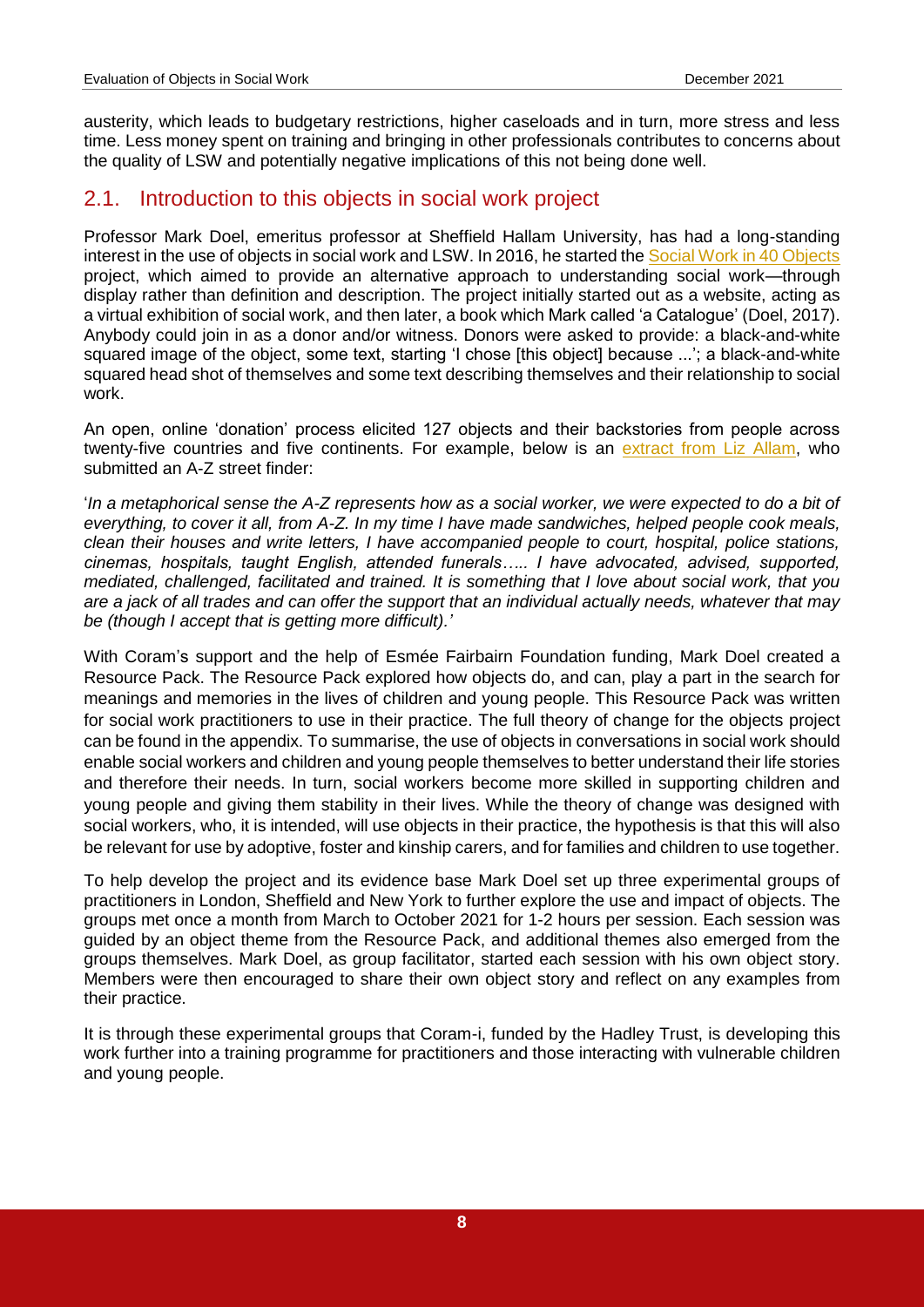# <span id="page-8-0"></span>3. Background to the project

# <span id="page-8-1"></span>3.1. Background

Between March and September 2021, Professor Mark Doel ran small group sessions with social workers and therapists exploring different object-related themes. There were three groups:

- One in North East London, in partnership with the North East London Social Work Teaching Partnership
- One in New York, in partnership with Adelphi University
- One in Sheffield, in partnership with Sheffield Hallam University.

Each group met once a month between March and October 2021, apart from Sheffield where the group did not have a session in March, April or July 2021. Each session was guided by an overall theme as per the Resource Pack (Table 1), additional themes also emerged from the groups themselves.

### <span id="page-8-2"></span>**Table 1: Group discussion themes and meeting dates**

| Group             | Month of 2021              | <b>Theme</b>                                                         |
|-------------------|----------------------------|----------------------------------------------------------------------|
| <b>North-East</b> | March (26 <sup>th</sup> )  | Introductory webinar                                                 |
| London            | April (9th)                | Individual plans, introduce self via an object                       |
|                   | May $(7th)$                | 'Important objects'                                                  |
|                   | June $(4^{th})$            | 'Rescued objects': what 3 objects would you rescue from a            |
|                   |                            | fire?                                                                |
|                   | July $(2^{nd})$            | 'Aspirational objects' – what object(s) would you like to have?      |
|                   | Aug (6th)                  | 'Lost (and found) objects'                                           |
|                   | Sep $(3rd)$                | 'Collections of objects'                                             |
|                   | October (1 <sup>st</sup> ) | <b>Final reflections</b>                                             |
| <b>New York</b>   | March $(31st)$             | Introductory webinar                                                 |
| Adelphi           | April (15th)               | Resource Pack introduction, introduce self via an object             |
|                   | May $(6th)$                | Use of objects in your work, ideas for object themes for future      |
|                   |                            | sessions                                                             |
|                   | Jun $(3rd)$                | 'Oldest and newest significant objects'                              |
|                   | July $(1st)$               | 'Lost (and found) objects' (for self in personal life)               |
|                   | Aug $(5th)$                | 'Lost (and found) objects' (for others in professional work)         |
|                   | Sep $(2^{nd})$             | 'Cultural objects', 'novel objects' (objects that are deliberately   |
|                   |                            | introduced into the work by the practitioner), 'objects of identity' |
|                   | October (7th)              | <b>Final reflections</b>                                             |
| <b>Sheffield</b>  | April (21 <sup>st</sup> )  | Introductory webinar cancelled - insufficient numbers                |
| <b>Hallam</b>     | May $(13th)$               | 'Oldest object still in your possession'                             |
|                   | June $(8th)$               | 'Most recent significant object'                                     |
|                   | July $(13th)$              | Cancelled - insufficient numbers                                     |
|                   | Aug $(10^{th})$            | 'Objects of safety', 'objects of anxiety'                            |
|                   | Sep $(14th)$               | <b>Final reflections</b>                                             |

A typical objects group session would focus on one or two object-related topics, agreed at the end of the previous session. Mark would begin the session by sharing his own object story. For example if the session was about lost and found objects, he would share a story of a lost and found objects in his own life and the significance of this.

Attendees would then be invited to share their own stories from their own lives, followed by some discussion and reflection. As attendees are encouraged to apply objects to their practice, the final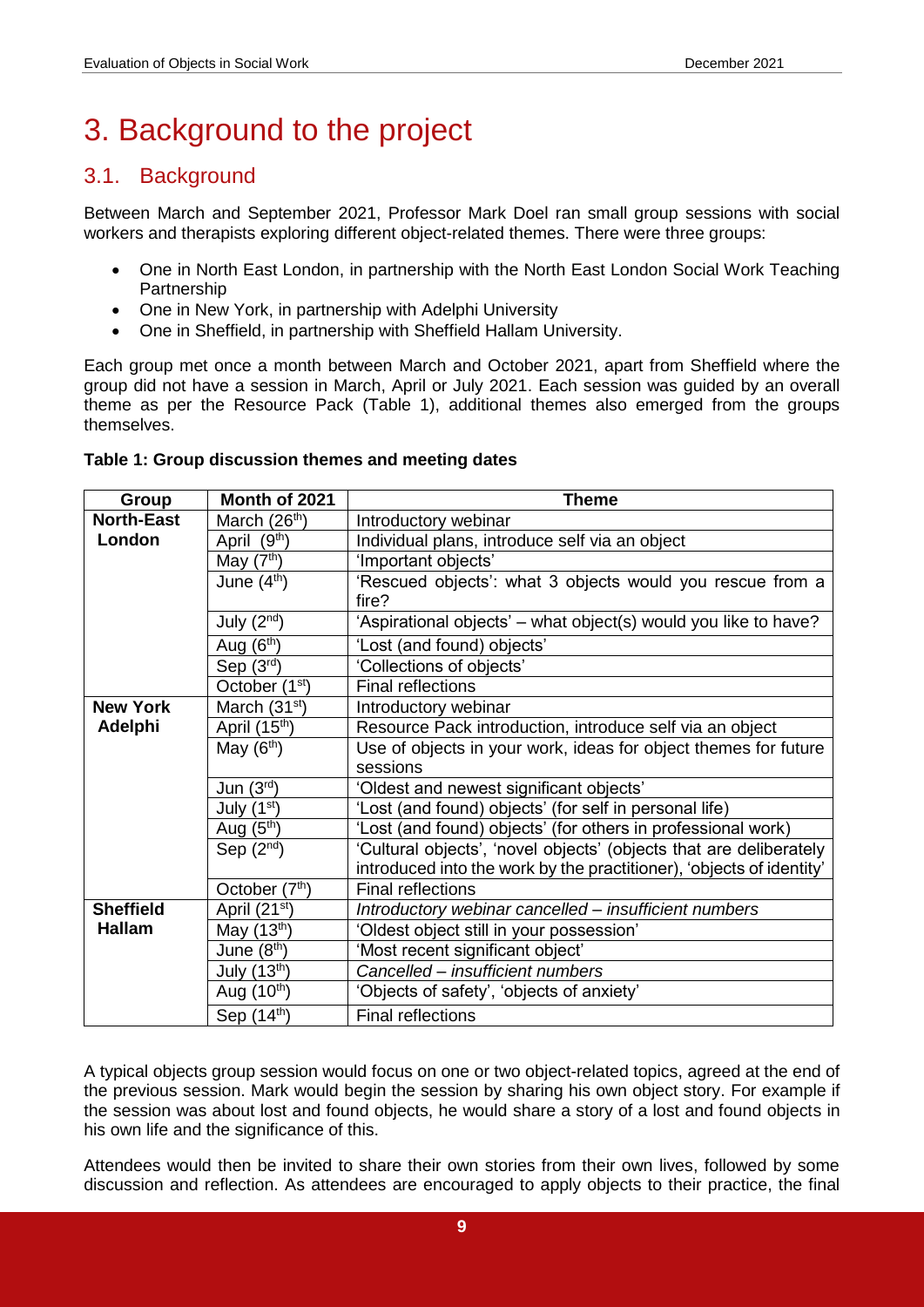part of the session would involve reflecting on any objects stories they have from their practice, talking about what happened and what they took from the interactions.

# <span id="page-9-0"></span>3.2. Objectives

The report is structured around three key research questions in order to gather as much insight and information as possible about the perceived effectiveness, value and impact of objects in social work:

- 1. To what extent could the use of objects in social work improve outcomes for children and young people? Specifically:
	- o Improving relationships with children and young people
	- o Enabling better support for children and young people
	- o Enabling others around children and young people (such as family) to better understand them and their needs
- 2. To what extent can the objects work positively contribute to the sector? Specifically:
	- o Improving skills of practitioners
	- o Improving confidence of practitioners
	- o Increasing levels of engagement of practitioners
- 3. What are the key strengths of the objects in social work group sessions and how could they be developed further?

## <span id="page-9-1"></span>3.3. Methodology and sample

### <span id="page-9-2"></span>3.3.1. Data collection methods

We used the following data collection methods to inform our evaluation:

- Observations and transcripts: a researcher observed 8 groups, one in each of the three locations in August and September, and two in October 2021 (London and New York; the Sheffield group did not meet in October). After each session, Mark Doel created a set of notes and transcripts containing details of the discussions in the sessions.
- We received information on how many people attended each group, either by directly attending and observing the groups or via transcripts that included this information.
- We conducted 1:1 semi-structured interviews with 11 attendees via video conference, between 20<sup>th</sup> September and 8<sup>th</sup> October. These explored feedback about the objects work, the group sessions themselves and their thoughts/advice on whether to and how to develop an objects training programme. These were audio recorded and transcribed.
- We conducted 1:1 semi-structured interviews with 2 group facilitators via video conference, between 23<sup>rd</sup> and 29<sup>th</sup> September 2021. Mark Doel, and Carol Cohen, New York group cofacilitator, reflected on their experience of the sessions and their advice for future facilitators was explored. These were audio recorded and transcribed.

#### <span id="page-9-3"></span>3.3.2. Interview sample

We interviewed a total of 11 attendees across the London, New York and Sheffield groups: 3 in London, 4 in New York and 4 in Sheffield, representing 22%, 40% and 57% of the attendees of the respective groups.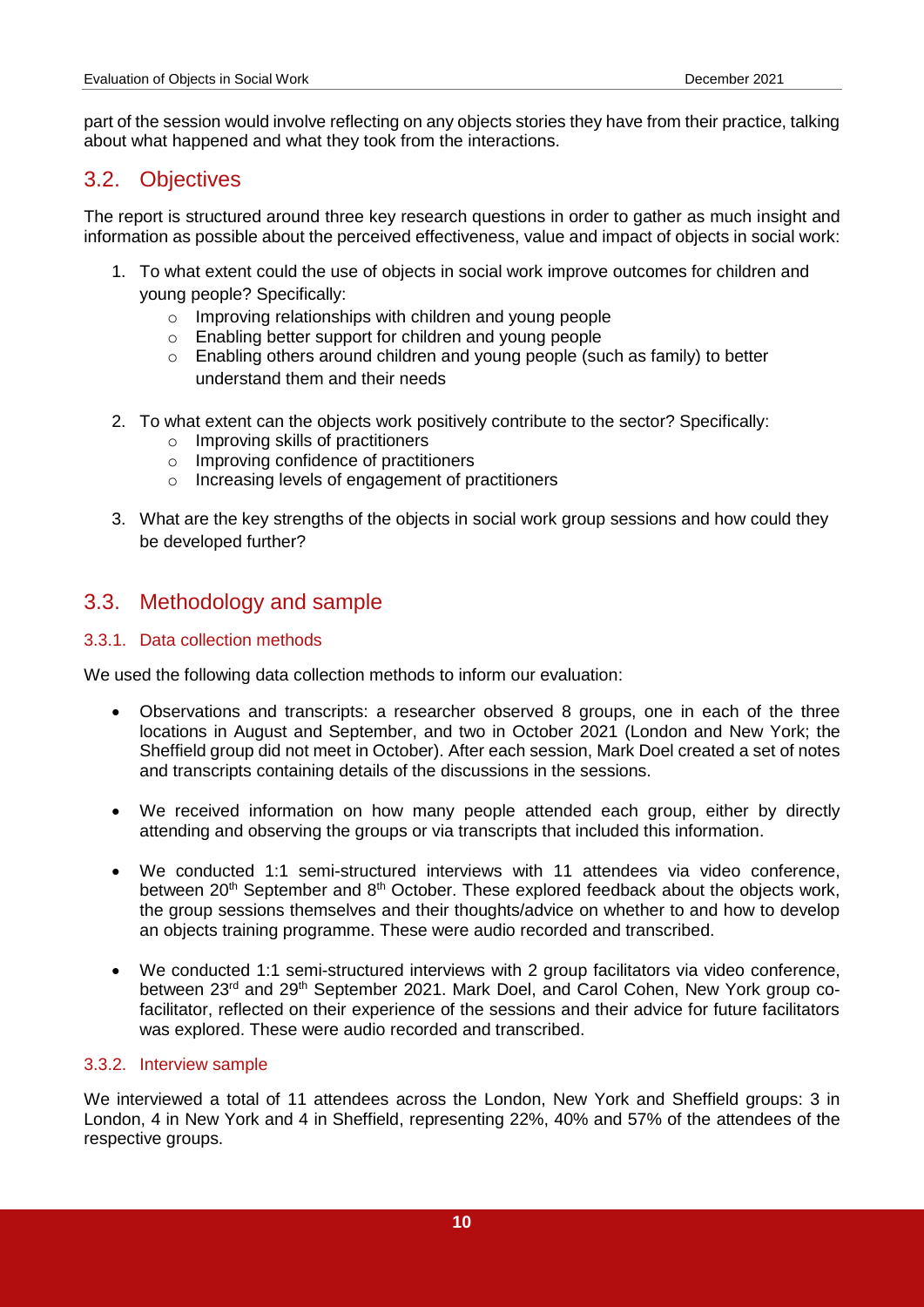While the interviewees in the London and Sheffield groups were all practicing or trainee social workers, not all attendees in the New York group were; some had a therapy background and one was a retired social worker.

# <span id="page-10-0"></span>3.4. Analysis

Given similar themes emerged from the group session transcripts and the 1:1 interviews, both were combined and used together in analysis, which took the form of thematic analysis. Key themes, subthemes and relevant quotes have been shared throughout this report.

Descriptive quantitative analysis was carried out on attendance data. No significance testing was applied.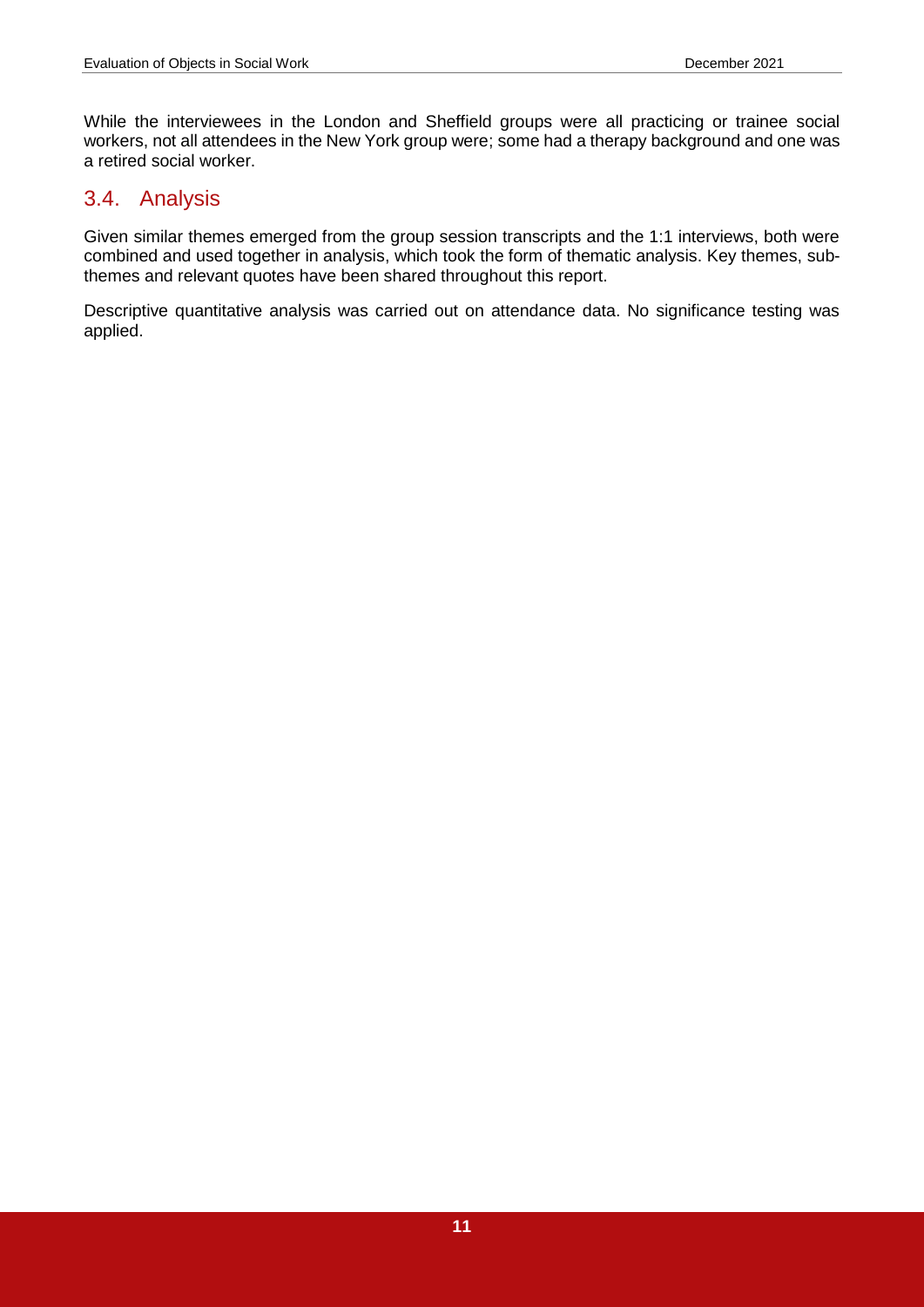# <span id="page-11-0"></span>4. Findings

# <span id="page-11-1"></span>4.1. Getting involved in the objects work

Introductory webinars were held in New York and London to explain the objects project to practitioners and recruit them onto the subsequent group sessions. Of those who attended these webinars, around a third took part in the objects group session (figure 1):

**Figure 1: Conversion of attendance from introductory webinar to objects group sessions\***





We asked interviewees how they became involved in the project and why it was something they wanted to get involved in. The majority of interviewees described being directly approached to take part, initially receiving an email about the project inviting them to sign up to the introductory session.

Almost all of the interviewees described the objects works as something that piqued their interest, right from the initial contact they had about it.

*'I get emails from [a] university and this was one of them and it immediately grabbed my attention. This topic is of interest to me. It really speaks to me.' –* Clinical Supervisor, New York

It was clear from speaking to interviewees that all had a keen interest in developing their knowledge, learning new skills and developing the confidence to try new things - this is likely to be the audience for further objects groups. Some of those we interviewed mentioned already using objects in their work and wanting to build on this further. Others who had not used objects previously recognised the potential of it and wanted to learn more.

*'I'm always interested in new things. A new way of working. I've been in the team for a long time, and it was a new thing. I also like learning and sharing things with others, and for personal development.' –* Social worker, Sheffield

One social worker recognised Mark's name in an email she received about the group, and his credentials encouraged her to participate. This indicates the importance of Mark having continued presence in further development of the project.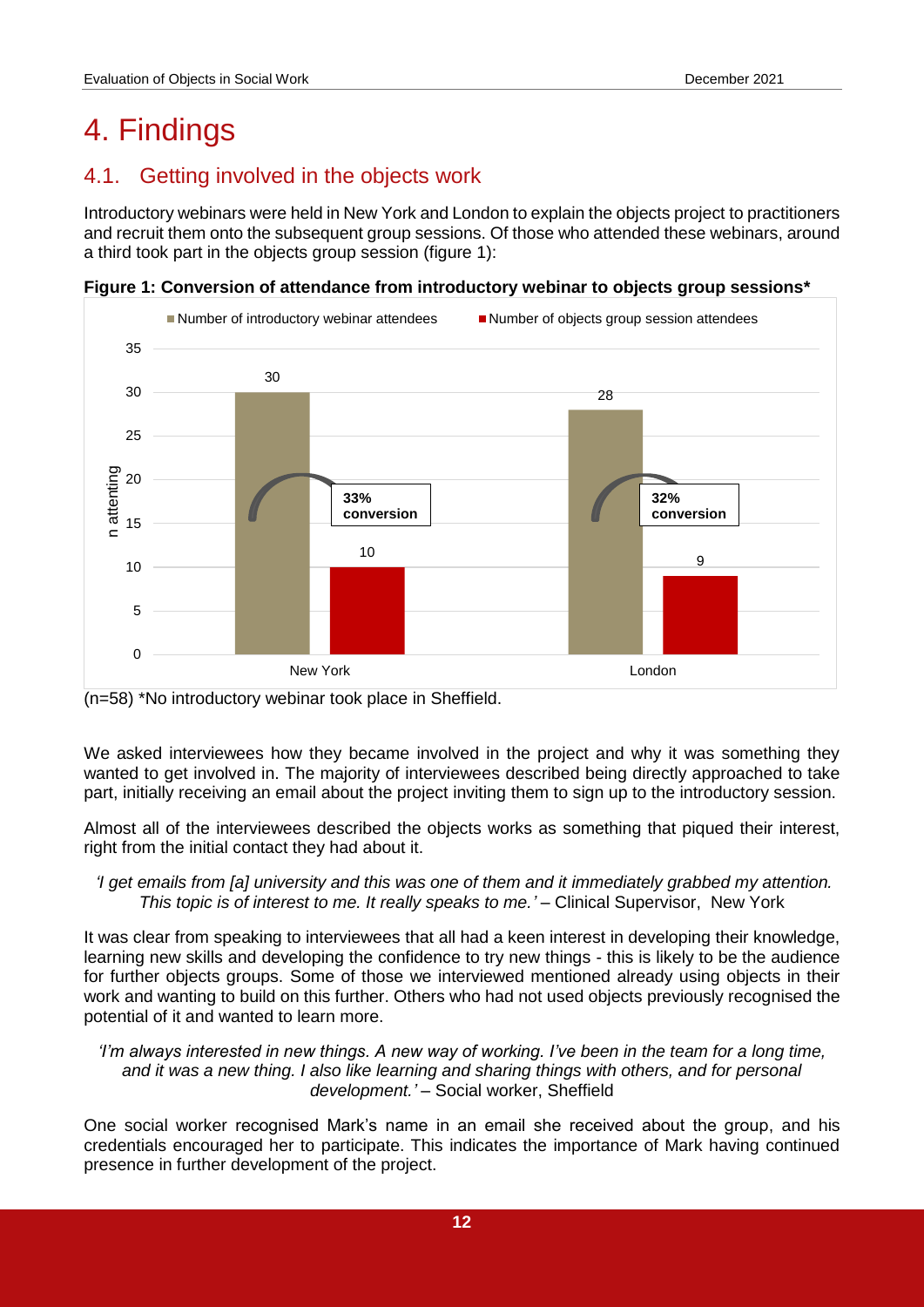*'As soon as I saw Mark's name I knew it would be good. I've always followed his work as a practitioner and educator, so that made me want to get involved.' -* Practitioner, Sheffield

# <span id="page-12-0"></span>4.2. Overall thoughts about the use of objects in social work

When asked to share their overall reflections of the objects work, all interviewees were positive and none spontaneously mentioned any drawbacks. The project left many excited about where the objects work could take them in their work with service users.

Many felt the use of objects in social work was such an obvious tool and questioned why they were not incorporating objects before or why they were not taught it before as part of their training, highlighting a clear gap that the objects work could fill.

For those that were already using objects in their practice, their involvement in the objects project validated their approach and gave them the confidence that using objects is a beneficial tool.

*'It's left me excited about branching off into what I can do with this kind of work. Since I started I've been introduced to so many objects, and I've asked people to bring in things and a specific topic. It's a big thing that I can use with people, perfecting the craft in that sense. You can be so creative with it. It's something that can be utilised with younger children, teenagers, adults, there is really no limit to that.' –* Practitioner, New York

*'I thought the objects work was engaging, creative and thought-provoking'* – Social worker, London

*'It's something so simple as to speak about objects and memories. I saw it as a simple tool we can use in our practice' –* Social worker, Sheffield

# <span id="page-12-1"></span>4.3. The impact of objects in social work

Interviewees were asked about the impact of the objects work on their service users and on themselves. The most commonly mentioned impact on service users was that, by using an object to talk around, they could open up about difficult subjects that would not have ordinarily come up in conversation. For example, telling a social worker about an object that their deceased parent had given them or showing photos in a family photo album. Through these conversations, social workers and practitioners developed stronger relationships with service users and could better identify the service user's needs, e.g. extra bereavement support or ensuring support solutions respect family dynamics.

Some other impacts on social workers and practitioners included becoming more reflective and thoughtful about their practice, something they rarely had the time to do. The objects work also gave them the confidence to be creative and think outside of the box about how to engage children and young people in conversation.

Some key themes that emerged are presented below.

### <span id="page-12-2"></span>4.3.1. Surfacing life stories

Some interviewees shared examples of how the objects work had acted as a mechanism to help their service users bring their life stories to the surface. For example, some social workers mentioned that they were able to better understand their service user's family dynamics and relationships by using objects:

*'One of the things we've used is stones, and I've used them with young children, and they are just amazing. They can put them in order, who they are close to, describe people. One girl put the stones in order of her family. She put herself close to her mum and said that "mum is near the contact centre too so I feel close to her". We've described how they are feeling in the placements.*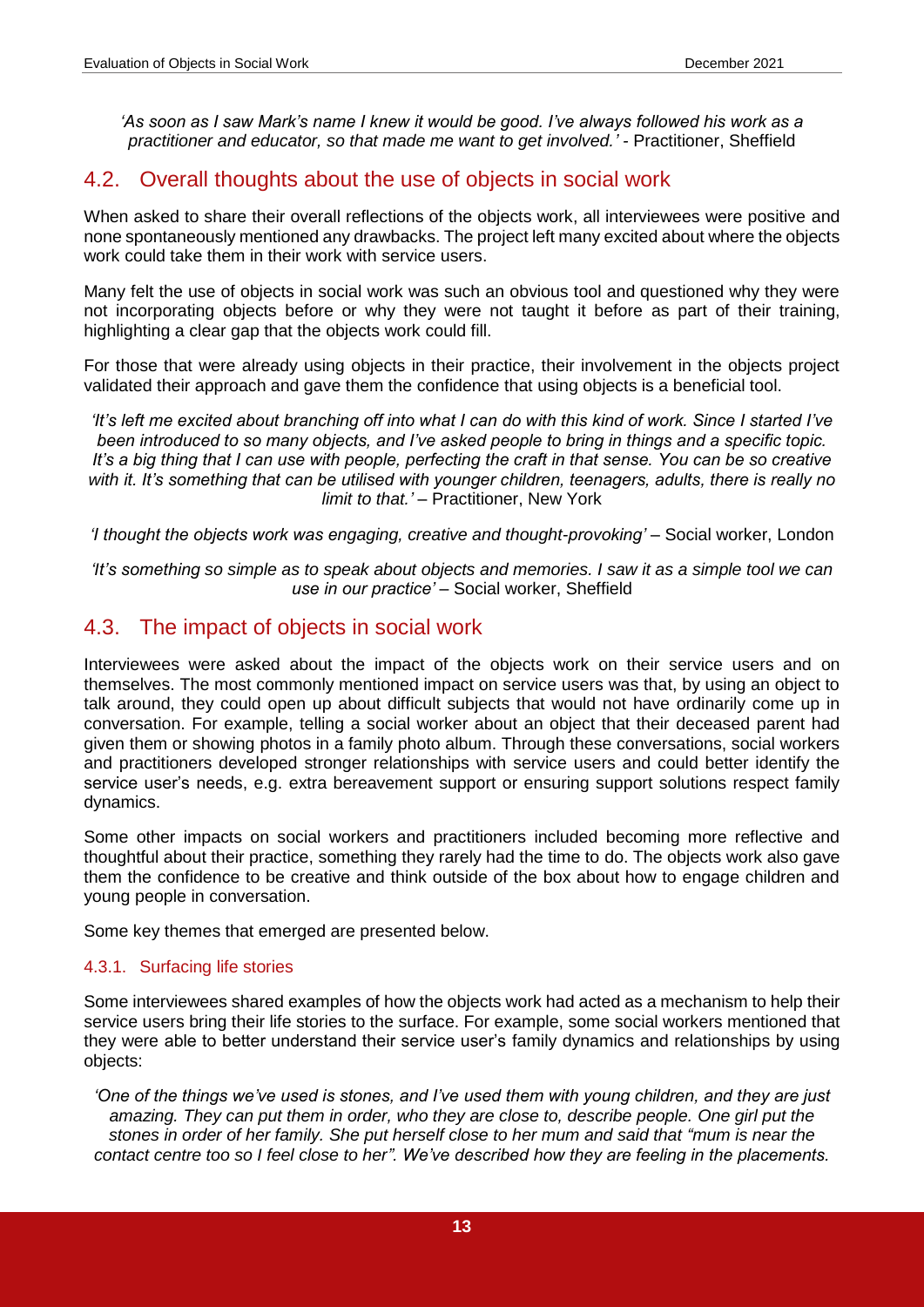*Another girl, there was a shiny stone, she picked a diamond for her foster carer, and then picked a different one for her sister.' –* Social worker, Sheffield

*'I had asked a service user "what's your oldest object?", and she brought this stuffed animal. She told me that she lost the object when she was very young, a neighbour took it from her and didn't want to give it back. She went home in tears without her stuffed animal, and then I asked the family, "what did you do?" The parents devised this plan together to get this stuffed animal back, by distracting the neighbours and going into their house to take the stuffed animal back. It was a fun way of seeing how they bonded and solved the problem as a team. It gave me an idea of the family dynamics.'* - Practitioner, New York

One social worker told us how objects can be used to help children and young people piece together events in their lives in order to make sense of their life story:

*'I've done life story work with one little girl. She couldn't remember places or a timeline, so we built a physical timeline rather than just going through years. We used teddies and toys from different periods of time and lined them up which helped her understand the events in her life'* – Social worker, Sheffield

The objects work also helped staff from different cultural backgrounds interact, for example there were attendees from Lithuania in the New York and Sheffield groups, for whom English was not their first language. Through showing and talking about their objects, many understood the stories of the Lithuanian attendees, demonstrating the cross-cultural and universal nature of the objects work in surfacing life stories. Similarly, objects of cultural significance were discussed which enabled staff to hear stories they perhaps would not usually come across.

#### <span id="page-13-0"></span>4.3.2. Improving non-verbal communication

Many interviewees agreed that while the objects work is beneficial in helping all types of people communicate their thoughts and feelings, it is those who are non-verbal that would benefit the most. For example, this could be children who are very young and cannot effectively communicate their needs or connect with others through words. The objects work has helped these children and young people form relationships with their social workers, or has strengthened the relationships that were already there.

*'It works especially well with young ones – it brings everything to life. I sat down on the floor with a 2 year old and some beads and by the end she was waving goodbye to me.*' – Social worker, London

Some practitioners also felt that those who may be verbal but are very shy and nervous to open up particularly benefitted from the use of objects. Some interviewees recalled that at the beginning of their journey with especially quiet and reserved service users, it was difficult to extract any meaningful conversation, but introducing objects made a positive difference.

*'I used the objects work on a child who was very, very shy and direct work was difficult and it offered a lot. She would disengage so much and stare at the window and absolutely didn't want to answer any of my questions. I used some of the ideas around if you were an animal which animal would you be and she was very quick to respond – she said fish because fish don't speak and I found that so interesting. She also liked Roblox so I asked her to create an avatar of herself and she was happy to do that and explain why she chose to create it like that. I really got to know her better, prior to that I'd be struggling a lot.*' – Social worker, London

*'It works so well for children who just don't want to talk. For example a client of mine loves bears, and it was a time when she was missing her mum so we went to Build-A-Bear. She built the bear and put the heart in the bear and named it her mum's name and said thank you to me. Those were the first words she ever said in the 6 months I worked with her. We probably wouldn't have got anywhere if I just asked her to speak without the help of the bear.' –* Practitioner, New York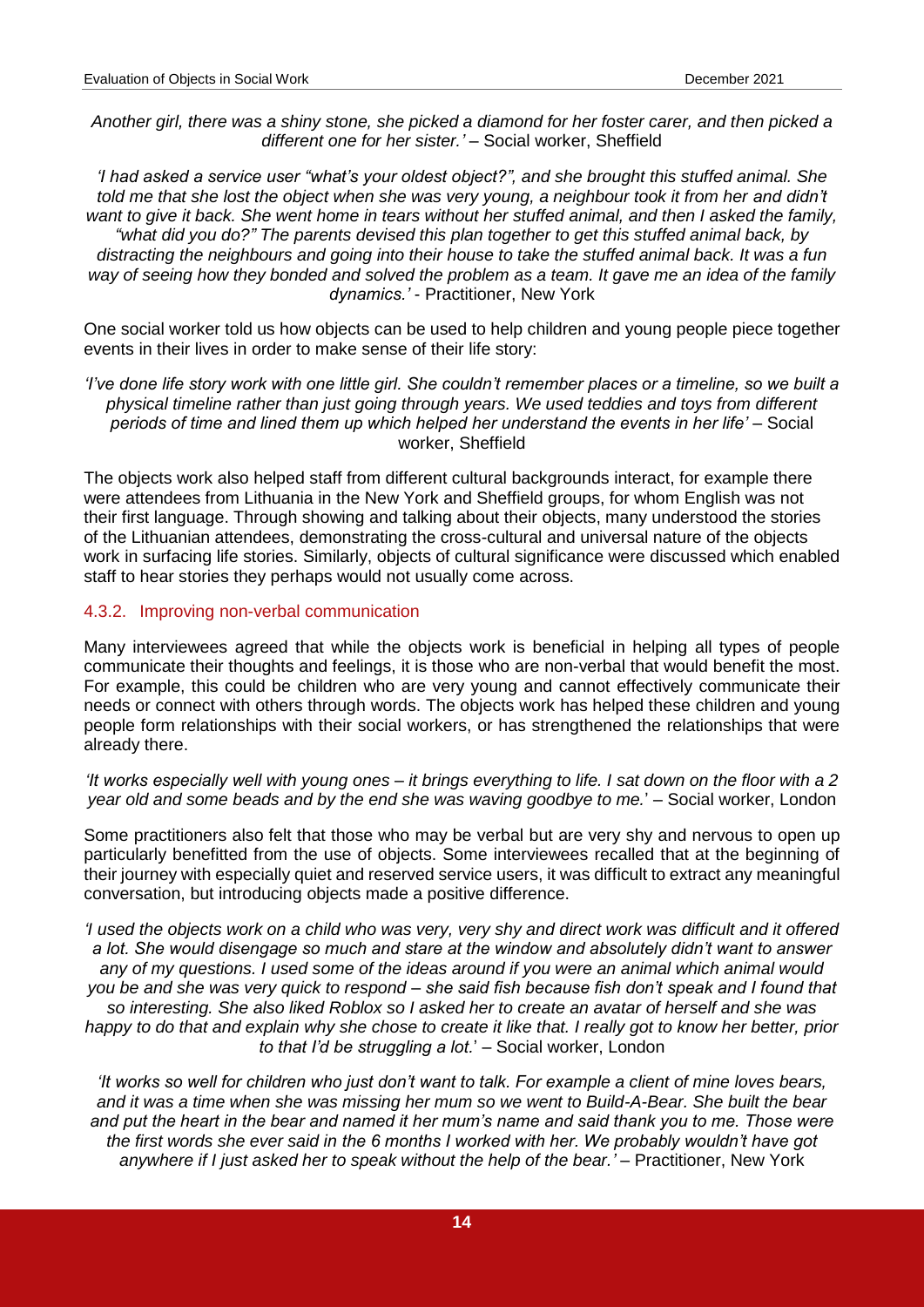### <span id="page-14-0"></span>4.3.3. Improving support

Many interviewees had not yet had the opportunity to use the objects work in their practice long enough to see an impact. However, one social worker in Sheffield did recall that they felt the objects work changed the way they approached children and young people's belongings when packing them up to go to a new placement. They now pack items that are emotionally important to the service user, rather than items that are most practical:

*'I now have a better understanding of the importance of everyday objects that I might not have thought important before; e.g. social workers focus on the child having enough clothes rather than looking after the things that are most important to the child – objects of transition. I've been very mindful of how I've packed objects – and what is taken.'* – Social worker, Sheffield

Another social worker recalled that by using objects they were better able to understand why their service user was avoiding going to school, and as a result they were able to provide the service user with dedicated tutoring at home:

*'I was working with a boy with behavioural issues. I asked him to pick an object to tell a story and he picked the colours in my necklace (he loves green, blue), then he showed his massive collection of different cards and he linked them with his things (a duck, soldier), matching by colours. Within an hour I learned so much about him - he doesn't like school, because he can't take his cards and toys to school. So a tutor goes to him and gives him 1:1 attention.' –* Social worker, London

#### <span id="page-14-1"></span>4.3.4. Improving social work practice

Interviewees described a range of ways that the objects groups had improved their practice – the key benefit was adding a new, simple yet innovative technique to their toolbox. At the start of the session, some had never thought about the role objects play in their service users' lives. By the end of the group sessions, many were clearly demonstrating that they had learnt the importance of objects and that they had become skilful in applying the work to practice. As mentioned above, many became particularly skilful in having meaningful conversations for those younger or more guarded children. For many interviewees, they now had more confidence in engaging with these types of service users.

*'It has made me feel more confident in dealing with children who are harder to reach, I have some different resources I can use now. I tend to get given cases with older children and teens because I connect better with them but now I have a toolbox to deal with younger children who aren't able to verbalise.' –* Social worker, London

Coming together in a group setting gave social workers and practitioners the space and time to reflect on their own experiences of objects as well as using objects in social work. It created excitement, togetherness and a way to network and share ideas, something that social workers and practitioners agreed they do not always have the time to do.

#### *'It made me more proactive, I wanted to go back and share what I was doing with the group. I think it was because we were getting closer in that sense, it was a huge benefit as it was this 'we-ness'. I made these connections with people that I will continue to be in contact with. I don't want to stay isolated, I want to share and network.' –* Practitioner, New York

By speaking about their own objects, many attendees felt they were able to put themselves in the shoes of service users and feel how it feels to talk about objects and their meanings. This helped them empathise with the service users, in turn making them more thoughtful and conscious about their practice. Seeing and interacting with objects of significance in their service users' lives helped social workers and practitioners bring their experiences and life stories to life.

For those already using objects in their practice, the group sessions validated their approach and added some structure and credibility to it, giving them the confidence that it was an appropriate and effective technique.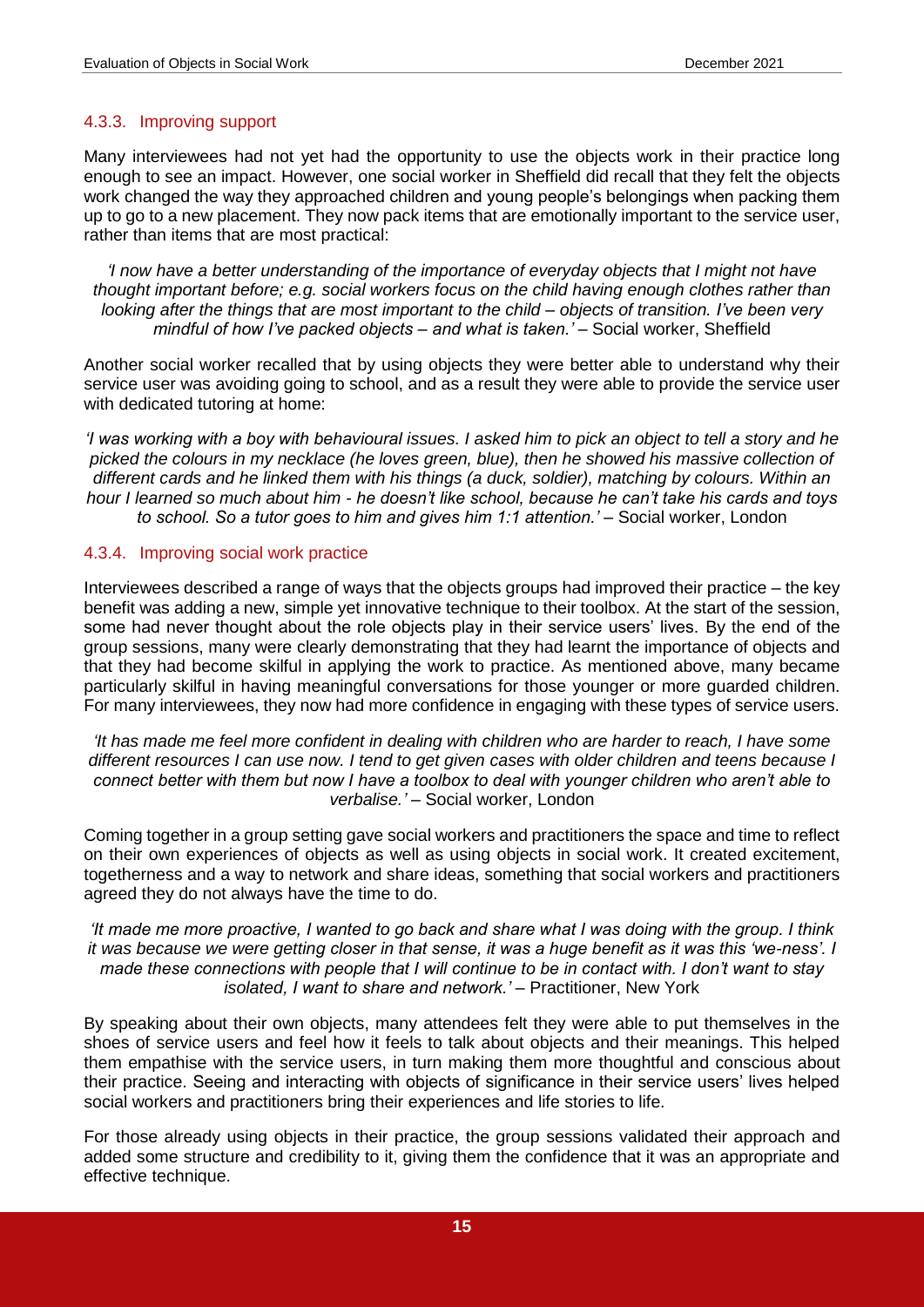*'I think that I am a person that already views objects, kind of explores their complexity. It's validating. It's given more of a conceptual framework bringing it into discussion with other professionals. This is a real thing.'*- Practitioner, New York'

# <span id="page-15-0"></span>4.4. Drawbacks to the use of objects in social work

Overall, interviewees did not spontaneously mention any drawbacks to the objects work or group sessions. When prompted, a few who were new to using objects in their practice expressed the most worries. One worry was that objects could bring back traumatic memories and practitioners were nervous about how to then deal with this. Being prepared for trauma to be surfaced and how to deal with it are key topics that should be incorporated in any further development.

*'There were two people (not in any of the three experimental groups) who found it very hard – and quite threatening. Some felt uncomfortable with the activity [objects work], and this made me reflect on how the work could be challenging for those who are more anxious. One of the participants has been more cautious – and raised the worry of having a discussion with someone based on an object, but finding it difficult to contain and manage this – a "Pandora's box"'.* – Mark Doel, group facilitator

Some interviewees generally felt apprehensive about inviting objects into conversations, either in case they brought up particularly sensitive objects, or in case it felt unnatural and jarring to talk about objects in a conversation. Therefore, being conscious of objects and weaving them into conversations seamlessly was a challenge for some.

*'A challenge is to listen to where the story about an object is being given to you. You don't have to introduce it. You need to be aware that objects are already being told, used for vehicles of meaning for people but we don't notice.' –* Practitioner, New York

Typically, interviewees felt the objects approach was universal, however some social workers recognised that the objects approach may not work for everyone as not everyone can open up and share stories in this way. Therefore, there is a limit to the objects work and it may not be well received by all service users.

'Some people just can't think like that. They can't think abstract. I think you have to judge that *person of how they are thinking. It's incredible how different these personalities are and how they learn. How some people want information and other people want more of a discussion.' –* Social worker, Sheffield

*'For [one of my clients] it's either black or white and they don't want to open up or tell me about their objects. So the willingness to participate is a challenge.' –* Practitioner, New York

### <span id="page-15-1"></span>4.5. Feedback on the objects in social work group sessions

#### <span id="page-15-2"></span>4.5.1. Engagement and attendance

Attendance at the objects group sessions started off high in all three locations, with 10 attending the first session in New York, 9 in London and 6 in Sheffield. However, there was a slow decline in attendance over the next sessions. The summer months, perhaps unsurprisingly, saw the lowest numbers - in August 2021, just 3 attended in London and New York and 1 in Sheffield.

Attendance in the London and New York groups did then pick up again in September and October 2021, although not reaching the same levels as in the first group session.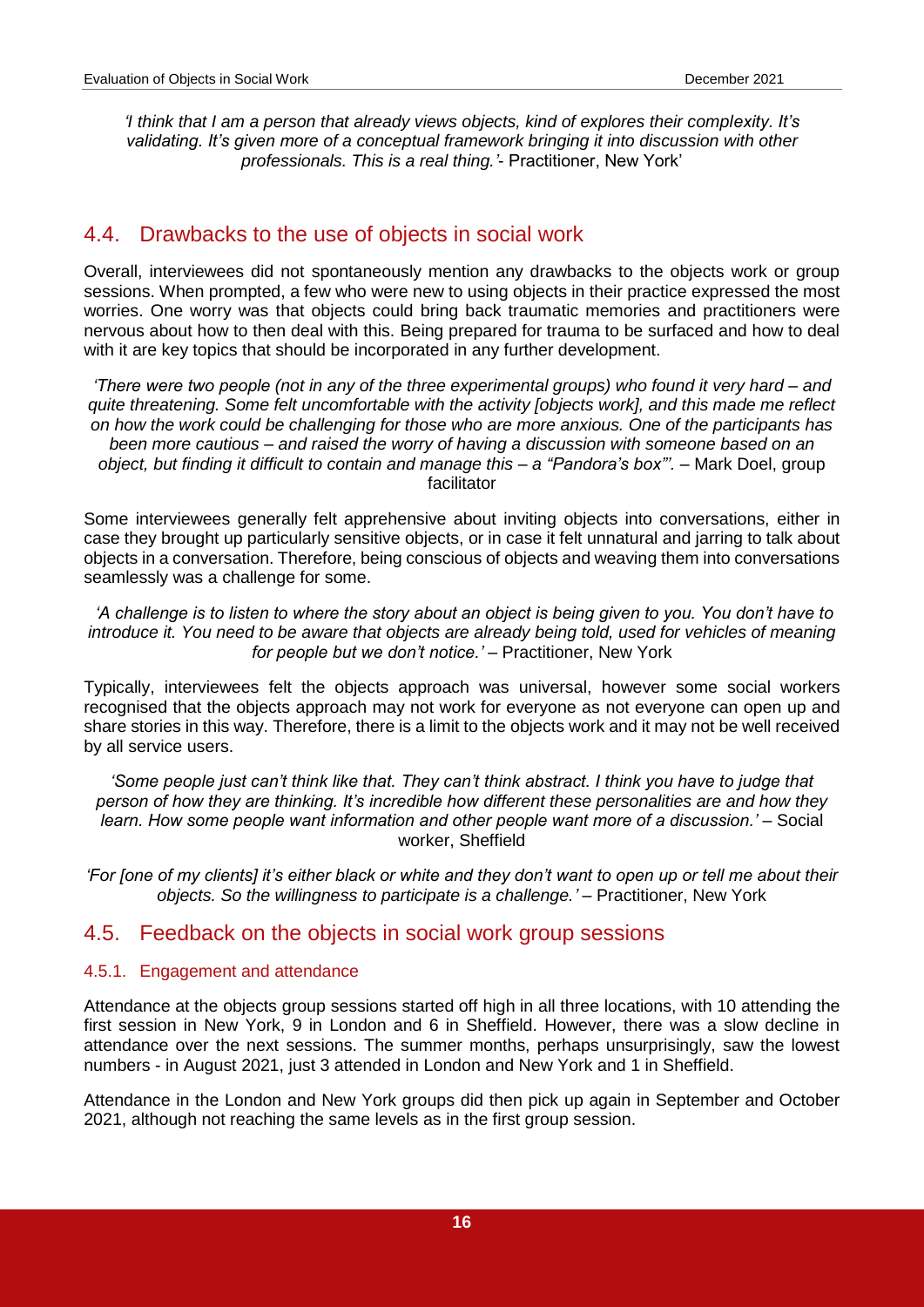

**Figure 2: Attendance in each objects group in London, Sheffield\* and New York** 

\*Groups in Sheffield did not meet in April or July 2021

### <span id="page-16-0"></span>4.5.2. Structure and contents

The vast majority of feedback about the structure and content of the group was positive. Interviewees liked that Mark Doel shared examples of this own object story first because it gave them some direction and inspiration and encouraged them to open up.

*'I like the format and that Mark starts off and shares, it avoids any awkwardness and encourages people to share. If we didn't have that people wouldn't be as comfortable and relaxed.' –* Associate Director, New York

They also spoke positively about attendees having the opportunity to share their own experiences of objects, this was powerful in helping them realise the value of objects. There was an overall consensus that if social workers and practitioners were to use objects in their practice, they should experience what it is like to be a subject.

For some interviewees, the opportunity to share object stories from work practice was more engaging than personal examples as they were more applicable to their field. It helped them learn from others' experiences.

*'It was a good way of sharing what we learned and how we were using it. It gave everyone the opportunity to speak as well. I was listening and learning how others have used [object work].' –* Practitioner, Sheffield

Overall, interviewees felt that the balance between rigidity and fluidity in the session was good. There was enough time for open unstructured discussion while still remaining on topic. However, in developing the objects work further into a training programme, some interviewees would prefer to see more practice-based content featuring in the sessions. For example specific tasks, topics and aims of each session, grounded in more theory and practical advice as to how to apply objects to their work. They recommended using a PowerPoint or interactive whiteboard and including links to the readings mentioned in the session too.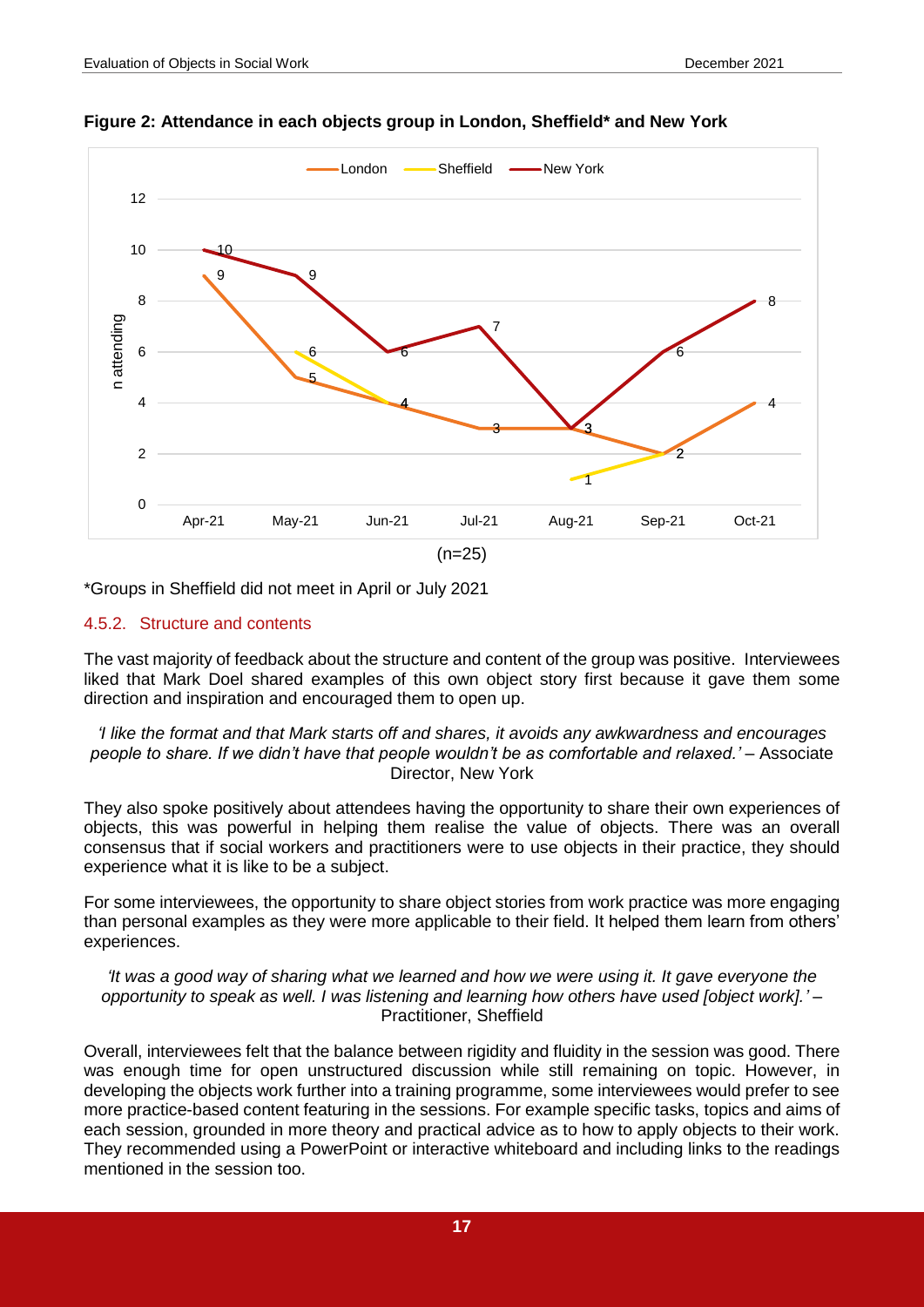*'I do think it should have been more structured, or a bit more specific. Maybe if Mark gave specific tasks or something perhaps there would be a bit more willingness to keep attending.'* – Social worker, London

A minority would have liked the resource pack to be referred to more often and suggested this, or ideally another shorter practice-based written resource, could be used more to guide tasks and additional reading.

*'I like the resource pack, it's very beautiful and poetic but many social workers would look at it and think it was too much and wouldn't read it because they don't have the time. So I think a more cut down version would work better – I really like at the end there are examples of questions we could ask to implement the ideas so more of those would be good. Need something easy to digest, actionoriented. I love the longer one as background reading though.' –* Social worker, London

#### <span id="page-17-0"></span>4.5.3. Logistics (frequency, online format etc.)

We asked group attendees how they felt about the groups logistically, for example frequency of sessions, format, communications in between sessions etc. Approximately half of the group attendees who we interviewed expressed that it would be better if the groups were more frequent than once a month. Having the groups monthly meant that attendees forgot about what was covered in the previous sessions or what the next session would be on and had to wait a long time to share their experiences.

*'Twice a month I would say is ideal. It's really hard because everyone is so busy, that's the difficulty. But when it's only once a month, you lose a bit of a momentum.' –* Social worker, London

*'It could be a topic where we get really into it and it may be trauma focused, so we need to come back to it earlier than a month.' –* Practitioner, New York

However, this was not a view shared by everyone. One interviewee felt having a month between sessions allowed the time to think about things between sessions and apply them to their practice.

The group sessions started off being 1 hour long, however over time they were extended to either 1.5 hours or even 2 hours for the New York group. Many commented that the sessions were over by the time people told their stories and discussed them, suggesting that 1 hour is perhaps too short and 1.5-2 hours is more appropriate.

*'Our last session was even extended to two hours because we had so much to talk about. By the time people tell their stories and we discuss, the sessions are over. Because it's only once a month people have lots to say and need to get their thoughts out.' –* Practitioner, New York

One interviewee liked that they were always prepared for the next session as they were given one reminder in advance about what they would be discussing, however some recommended having more communication and engagement between sessions to remind people about the upcoming group and its theme. When probed, some felt this communication should be taken off email, which often gets cluttered, and onto another forum such as a WhatsApp group. This could also be used as a way to share experiences and updates and seek advice in between sessions.

*'I like the idea of WhatsApp. If nothing else it keeps conversation consistent, you get nuggets of info rather than emails which you are less likely to absorb. We have a WhatsApp group with foster carers where they share info about training or if they have any problems, they can reach out, a support group via WhatsApp. That's been successful, so if you have that for professionals it would work well.' –* Social worker, London

Group facilitator, Mark Doel, also felt that that more contact between meetings would be beneficial: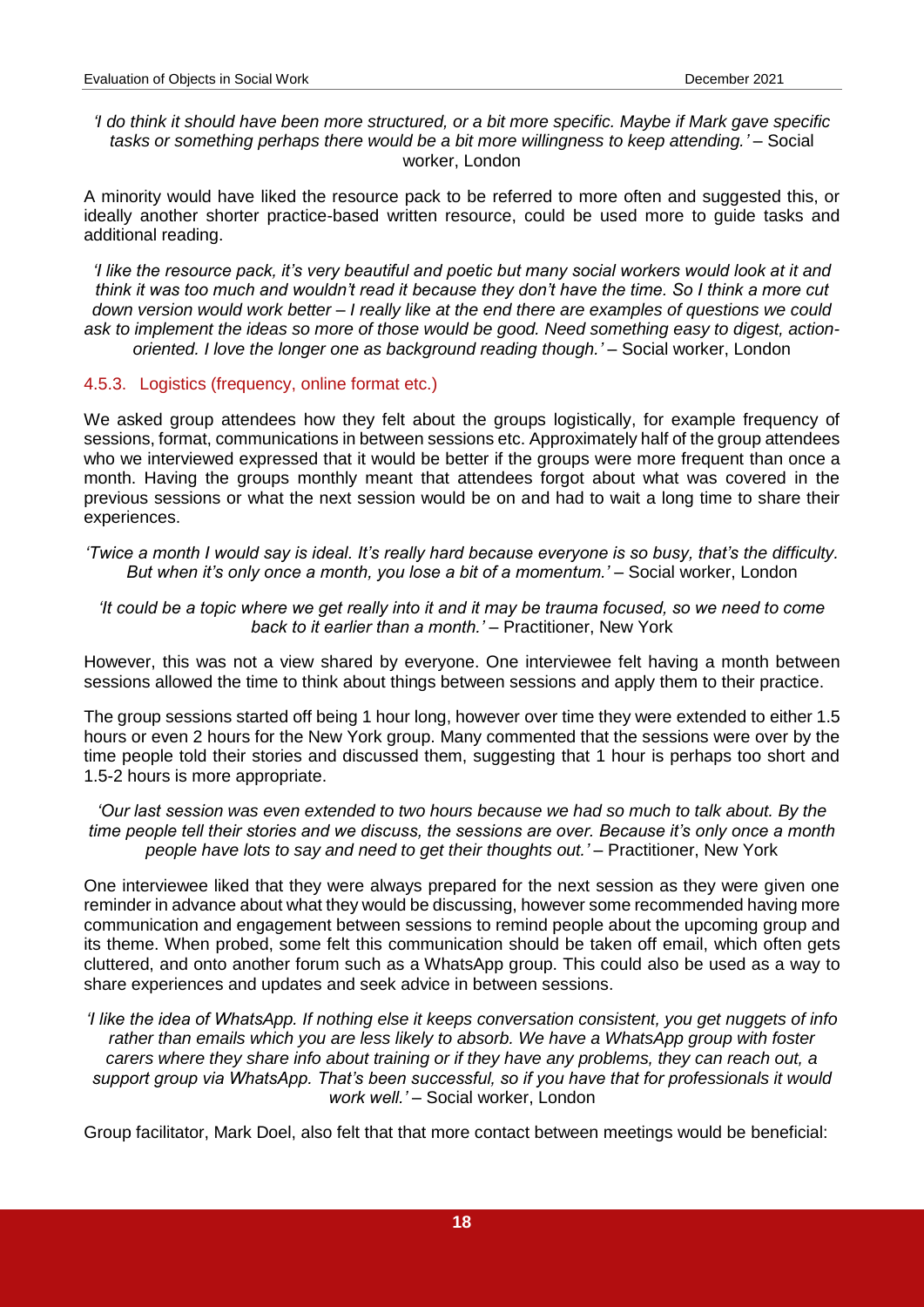#### *'I'd potentially have more contact between meetings – weekly email, reminder of theme, share own written account or similar, and request written accounts. Social workers can be reactive – so regular emails may help to encourage them to incorporate this into their practice.'* – Mark Doel, group facilitator

Interviewees tended to like the group format of the sessions as it allowed them to hear from other people in the sector with diverse experiences. The sizes of the groups felt appropriate, with most recommending smaller groups of 6 to 8 people.

*'A smaller group, around 6-8 is better for the discussions we're having because it is intimate and emotional. I wouldn't want to get that emotional around 20 people, I probably wouldn't have opened up.'* - Senior Practitioner, London

Overall, interviewees would have preferred the groups to be in-person given how honest, personal and open they require attendees to be. Generally, there was a consensus that in-person sessions would result in much more organic conversations, and seeing objects in real life would be much more powerful than on a screen. A face-to-face format would also be better for comforting attendees where physical support could be given.

*'I want to say "do you want to go for a chat" or put a hand on them for support, and when it's virtual you can't do that. So there is a need of how to look after people's wellbeing. They're opening up about memories and there's no support. –* Social worker, London

That said, interviewees didn't feel virtual delivery was a deal-breaker and said the online format worked for now, given everyone is so used to that way of working. One mentioned the benefit that people can access the group sessions from a variety of locations, even internationally.

### <span id="page-18-0"></span>4.5.4. Feedback on the facilitator

All of the feedback about the group facilitator, Mark Doel, was positive. He was described as engaging, open to discussions, down to earth, flexible and thoughtful – all qualities that interviewees felt future objects work trainers should have.

Interviewees liked that he was willing to open up with his own objects story at the start of the sessions, it was important to them that the facilitator participates as it shows they are open to learning from others. One interviewee highlighted his ability to relate to students.

Another commented that he did not put pressure on attendees to do 'homework' if they did not have time, which helped them feel at ease about attending the sessions unprepared but ready to just listen in on conversations. This is important in ensuring attendance remains high.

When we asked interviewees what we should look for in a trainer, they commented:

*'Someone like Mark! Very down to earth, very experienced, professional. Very kind when people couldn't make it or similar. Not pushy. Encouraged people to share as much as they wanted to share. Good at facilitating communication.'* - Social worker, Sheffield

*'Be like Mark!! Need a trainer willing to be open about themselves and demonstrate the ideas themselves.'* - Senior practitioner, London

*<sup>&#</sup>x27;All those little conversations in between, you lose them, it can be a bit formal. I think you're more relaxed in [an in-person] group and it would be richer.'* - Social worker, Sheffield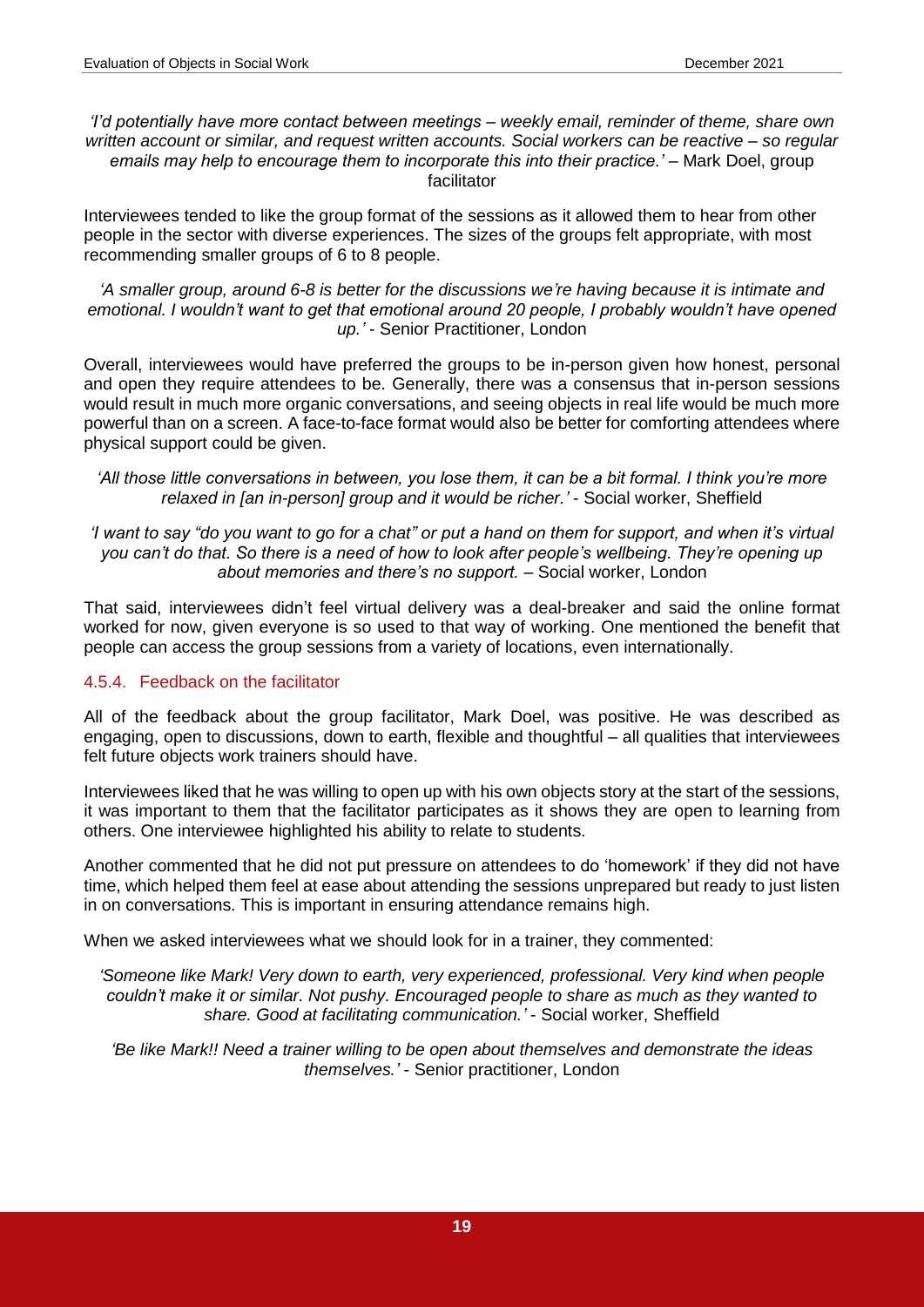# <span id="page-19-0"></span>5. Conclusions and recommendations for further development

This report set out to evaluate:

- 1. The extent to which the use of objects in social work can improve outcomes for children and young people.
- 2. The extent to which the objects work can positively contribute to the sector. Specifically:
- 3. The key strengths of the objects in social work group sessions and how they could be developed further

The objects work has met its aim of positively contributing to the sector, with all social workers and practitioners feeling that they have developed new communication skills by using objects in conversations. As they were encouraged to use objects in their social work and then had the space to reflect on this as a group, the confidence of social workers and practitioners did increase.

Many social workers and practitioners did feel they became closer with their service users, particularly those who were non-verbal. They better understood family dynamics and their service users' life stories. However, further evaluation needs to be carried out on longer term outcomes such as enabling better support for children and young people.

The objects in social work group sessions went well on the whole, with many enjoying the group format, the chance to discuss and reflect, and the skilled group facilitator. There were some practical suggestions from social workers and practitioners about how to improve the groups further, prevent the drop in attendance over time, and keep attendees engaged:

- More communication between sessions e.g. more reminders about the next session, a space to share stories ahead of sessions etc.
- Flexibility to adapt the frequency and length of the sessions as they go. Some felt more frequent sessions would keep the momentum going, however others who dropped off who were not interviewed in this research, may have done so due to the time commitment required.
- Continuing to reduce the pressure to contribute, reassuring attendees that it is okay to listen even if they feel they cannot contribute.
- More practice-led content, guided by structured tasks such as role play about how to handle certain situations, especially where objects open up trauma.
- Supplementing the resource pack with a shorter, more practical guide with some reflective tasks included.
- Ensure that those who sign up to attend the groups are motivated and committed from the start - a paid programme, one you have to apply to, could be beneficial.

Overall, the use of objects was considered a powerful tool worth embedding in practice, developing further, and rolling out on a wider scale, so that anyone interacting with children and young people can benefit.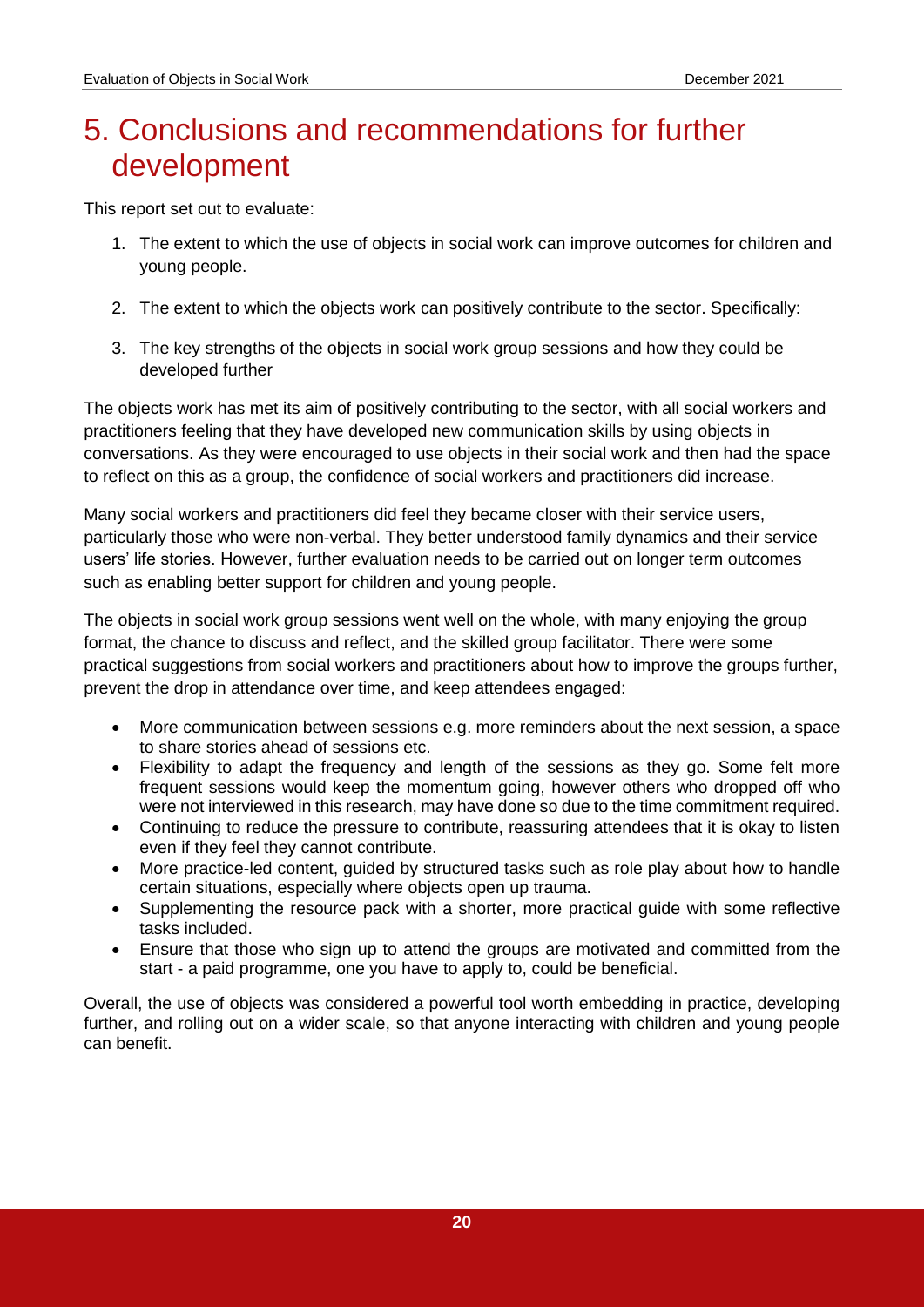# <span id="page-20-0"></span>6. Bibliography

Allam, L., 2016. *A-Z street finder*. Social work in 40 objects. Available at: <https://socialworkin40objects.com/2016/01/27/a-z-street-finder/> [accessed 01/12/2021].

Bailey, K. and Taylor, J., 2018. *The Talking and Listening to Children Impact Pilot: Evaluation report (Jan 2018)*. Talking & Listening to Children. Available at: <https://talkingandlisteningtochildren.co.uk/wp-content/uploads/2015/10/TLC-report-FINAL.pdf> [accessed on 01/12/2021].

Bazalgette, L., Rahilly, T. and Trevelyan, G., 2015. *Achieving emotional wellbeing for looked after children*. NSPCC. Available at: [https://learning.nspcc.org.uk/media/1122/achieving-emotional](https://learning.nspcc.org.uk/media/1122/achieving-emotional-wellbeing-for-looked-after-children.pdf)[wellbeing-for-looked-after-children.pdf](https://learning.nspcc.org.uk/media/1122/achieving-emotional-wellbeing-for-looked-after-children.pdf) [accessed on 01/12/2021].

Department for Education (DfE), 2013. *Statutory Guidance on Adoption*. Available at: [https://assets.publishing.service.gov.uk/government/uploads/system/uploads/attachment\\_data/file/2](https://assets.publishing.service.gov.uk/government/uploads/system/uploads/attachment_data/file/270100/adoption_statutory_guidance_2013.pdf) [70100/adoption\\_statutory\\_guidance\\_2013.pdf](https://assets.publishing.service.gov.uk/government/uploads/system/uploads/attachment_data/file/270100/adoption_statutory_guidance_2013.pdf) [accessed on 01/12/2021].

Department for Education, 2021. *The Children Act 1989 guidance and regulations*. Available at: [https://assets.publishing.service.gov.uk/government/uploads/system/uploads/attachment\\_data/file/1](https://assets.publishing.service.gov.uk/government/uploads/system/uploads/attachment_data/file/1000549/The_Children_Act_1989_guidance_and_regulations_Volume_2_care_planning__placement_and_case_review.pdf) 000549/The Children Act 1989 quidance and regulations Volume 2 care planning placemen t and case review.pdf [accessed on 01/12/2021].

Doel, M. (ed) (2017), Social Work in 42 Objects (and more), Lichfield: Kirwin Maclean Associates.

Hood, B. M. and Bloom, P., 2008. *Children prefer certain individuals over perfect duplicates.*  Cognition, 106(1): 455-462. Available at: [http://minddevlab.yale.edu/sites/default/files/files/Children%20prefer%20certain%20individuals%20o](http://minddevlab.yale.edu/sites/default/files/files/Children%20prefer%20certain%20individuals%20over%20perfect%20duplicates.pdf) [ver%20perfect%20duplicates.pdf](http://minddevlab.yale.edu/sites/default/files/files/Children%20prefer%20certain%20individuals%20over%20perfect%20duplicates.pdf) [accessed on 01/12/2021].

McAdams, D. P., and Janis, L., 2004. Narrative Identity and Narrative Therapy. In L. E. Angus and J. McLeod (Eds.), *The handbook of narrative and psychotherapy: Practice, theory, and research* (pp. 159–173). Sage Publications, Inc.: California, London and New Delhi. Available at: <https://psycnet.apa.org/record/2004-12477-009> [accessed on 01/12/2021].

McAdams, D. P. and McLean, K. C., 2013. *Narrative Identity*. Association for Psychological Science, 22(3): 233-238. Available at: https://www.researchgate.net/publication/269603657 Narrative Identity [accessed on 01/12/2021].

National Institute for Health and Care Excellence (NICE), 2010. *Looked –after children and young people*. Available at: <https://www.nice.org.uk/guidance/ph28> [accessed 01/12/2021].

Selwyn, J., Wijedasa, D. and Meakings, S., 2014. *Beyond the Adoption Order: challenges, interventions and adoption disruption*. Available at: [https://assets.publishing.service.gov.uk/government/uploads/system/uploads/attachment\\_data/file/3](https://assets.publishing.service.gov.uk/government/uploads/system/uploads/attachment_data/file/301889/Final_Report_-_3rd_April_2014v2.pdf) 01889/Final\_Report - 3rd April 2014v2.pdf [accessed 01/12/2021].

Significant Objects, no date. *Significant Objects …and how they got that way*. Available at: <http://significantobjects.com/> [accessed 01/12/2021].

Social work in 40 objects, no date. *About 40 objects*. Available at: <https://socialworkin40objects.com/> [accessed 01/12/2021]/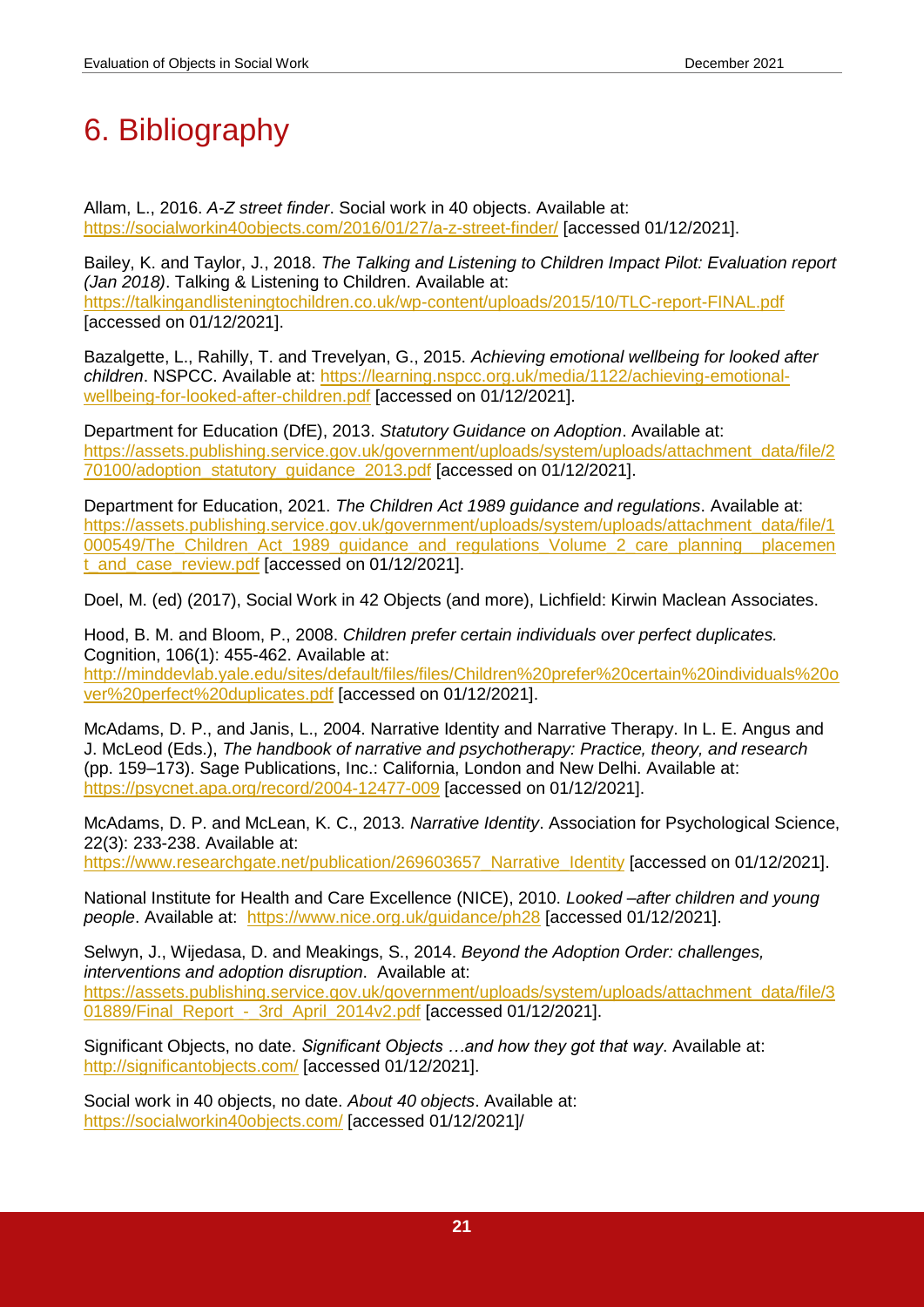# 7. Appendix

# *a. Objects in social work Theory of Change*

<span id="page-21-1"></span><span id="page-21-0"></span>